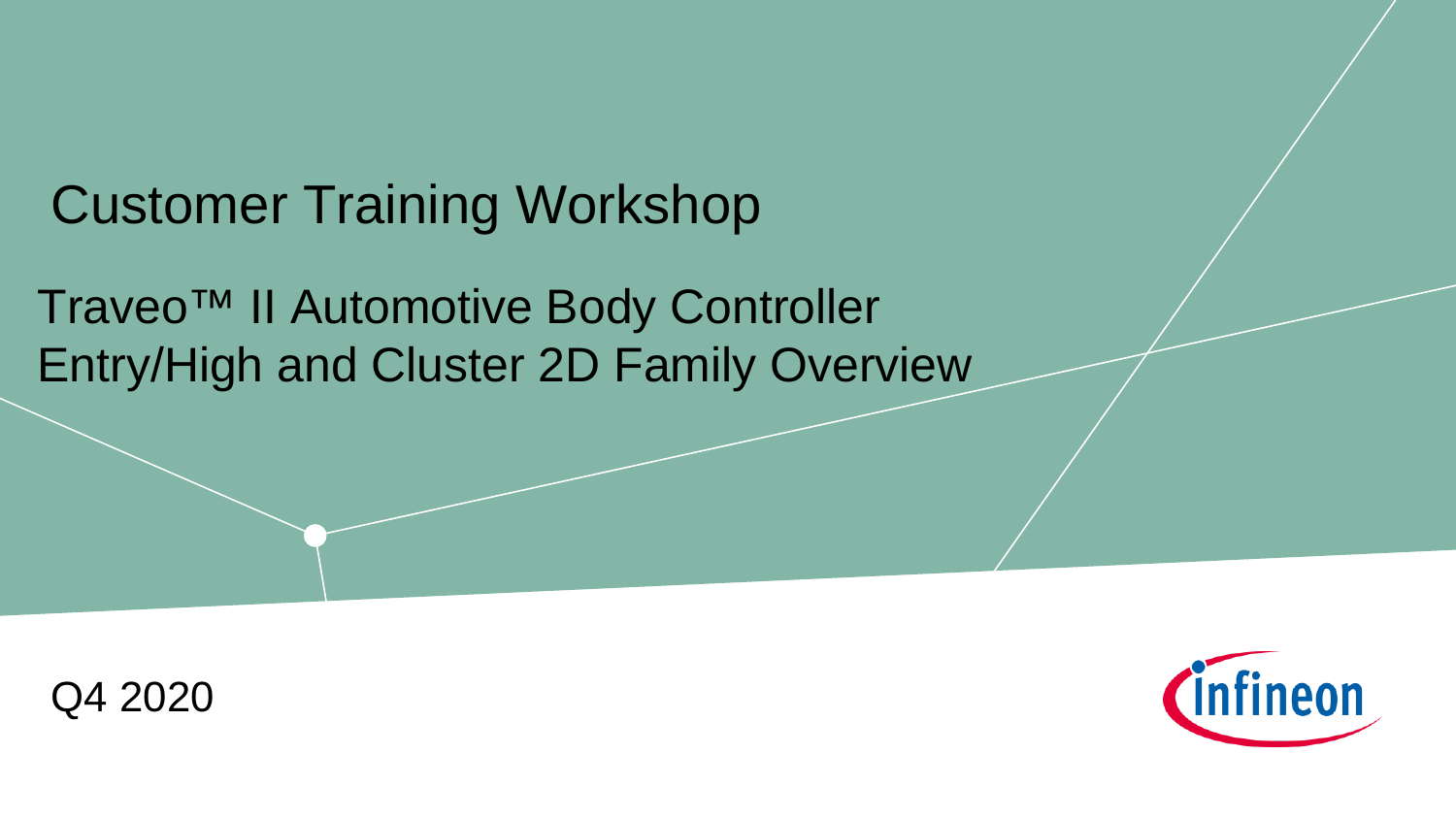

### Target Products

› Target product list for this training material:

| <b>Family Category</b>                            | <b>Series</b> | <b>Code Flash Memory Size</b> |
|---------------------------------------------------|---------------|-------------------------------|
| Traveo™ II Automotive Body Controller Entry       | CYT2B6        | Up to 576 KB                  |
| <b>Traveo II Automotive Body Controller Entry</b> | CYT2B7        | Up to 1088 KB                 |
| <b>Traveo II Automotive Body Controller Entry</b> | CYT2B9        | Up to 2112 KB                 |
| <b>Traveo II Automotive Body Controller Entry</b> | CYT2BL        | Up to 4160 KB                 |
| Traveo II Automotive Body Controller High         | CYT3BB/4BB    | Up to 4160 KB                 |
| Traveo II Automotive Body Controller High         | CYT4BF        | Up to 8384 KB                 |
| <b>Traveo II Automotive Cluster</b>               | CYT3DL        | Up to 4160 KB                 |
| <b>Traveo II Automotive Cluster</b>               | CYT4DN        | Up to 6336 KB                 |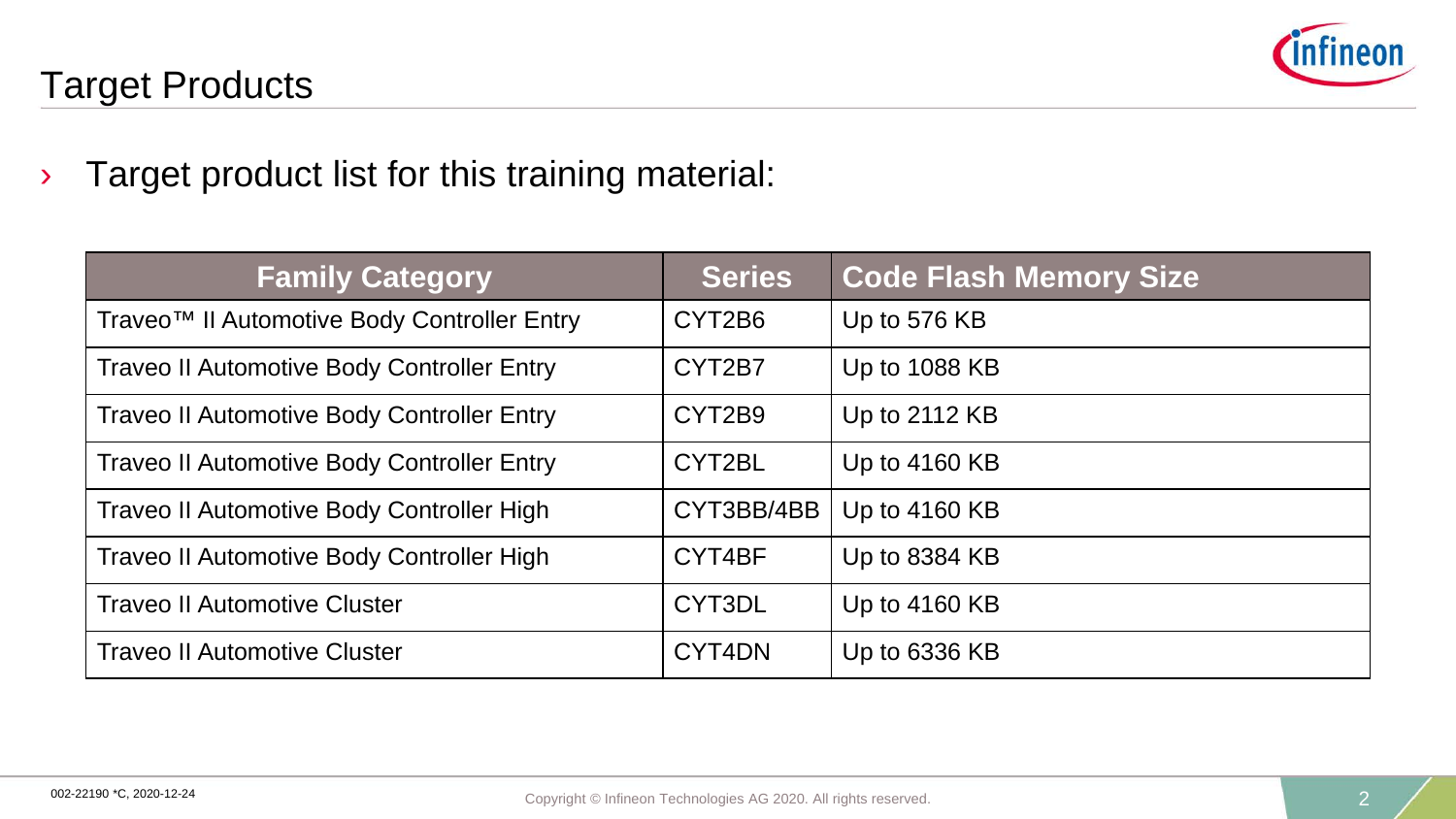

### Cypress Embedded in Automotive Systems

- Instrument Cluster<sup>1</sup>
	- Virtual and Hybrid Clusters
	- Head-Up Display
- › Infotainment
	- Navigation with Security
	- Central Information Display
	- Satellite/Audio Systems
	- Rear-Seat Entertainment
	- Touch/Character Recognition
- ADAS Safety
	- TPMS
	- Air Bag
	- **Telematics**
	- Surround Camera
	- Radar System
- **Body Electronics** 
	- HVAC
	- **Gateway**
	- Body Control
	- Comfort
	- **Lighting**

**Cypress electronics solutions cover a wide variety of applications inside and outside the automobile cockpit**







- Cypress' Automotive Track Record<br>- A comprehensive portfolio of AEC-Q100-qualified embedded system<br>products
- Over 30 years of experience supporting automotive quality requirements
- requirements Cypress is the third-largest supplier of automotive MCUs and memories Cypress has earned preferred supplier status from
- the Top 25 automotive OEMs
- Scalable MXS40 Technology Platform<br>- High-performance 40-nm process
- Based on single Arm® Cortex®-<br>M4/-M7 and dual Cortex-M7<br>Pre-verified IP and core systems
- 
- improve quality and constancy<br>Strong hardware-based security<br>Crypto IP blocks
- 
- Flexible Smart I/O™ interfaces<br>Faster, cost-effective, and flexible<br>derivatives
- Script-driven chip implementations<br>Proven system software support
- 

<sup>1</sup> Additional resources for Automotive applications and Cypress solutions are available at [www.cypress.com/solutions](http://www.cypress.com/solutions)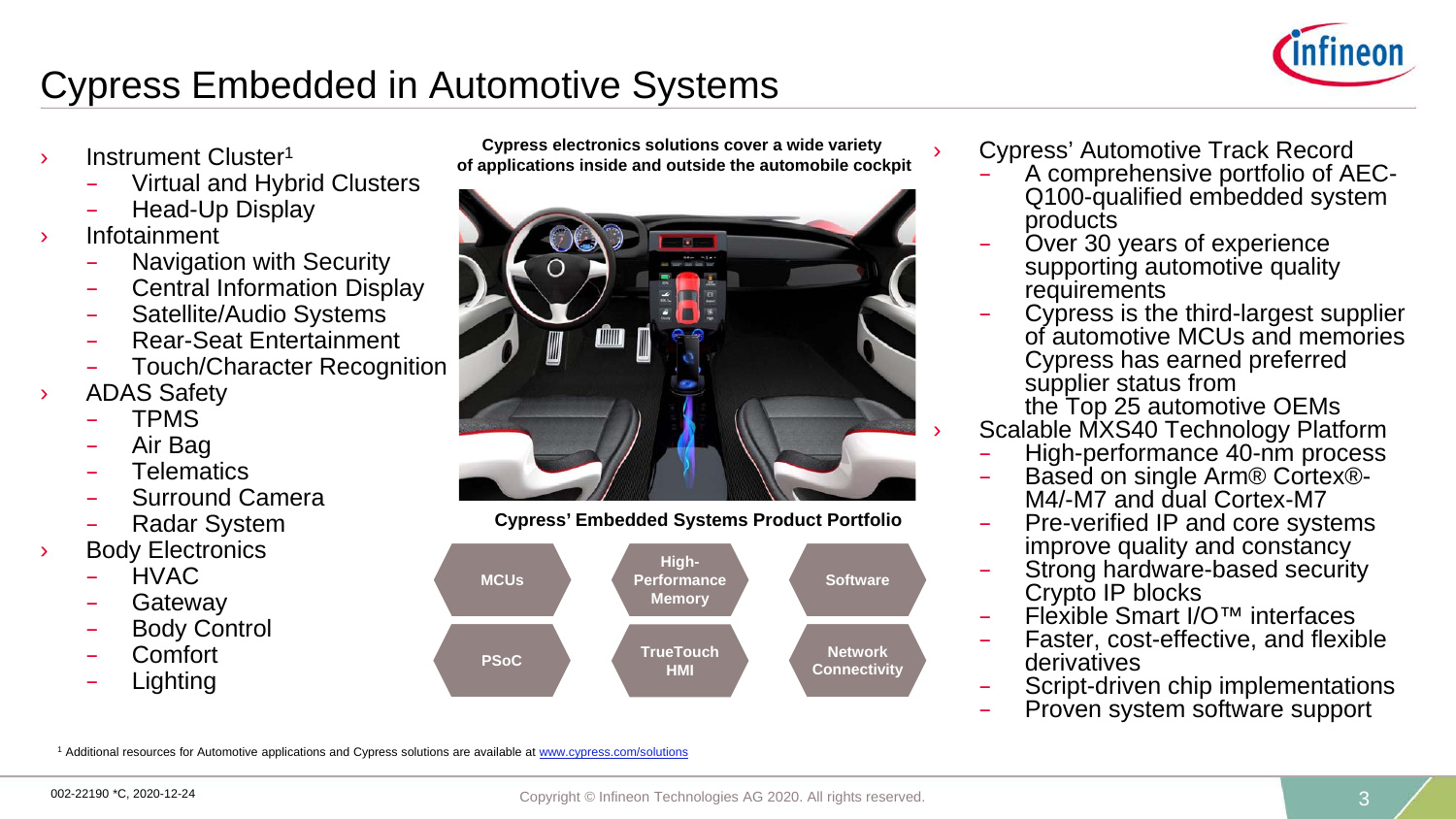

# Traveo II Body Controller Entry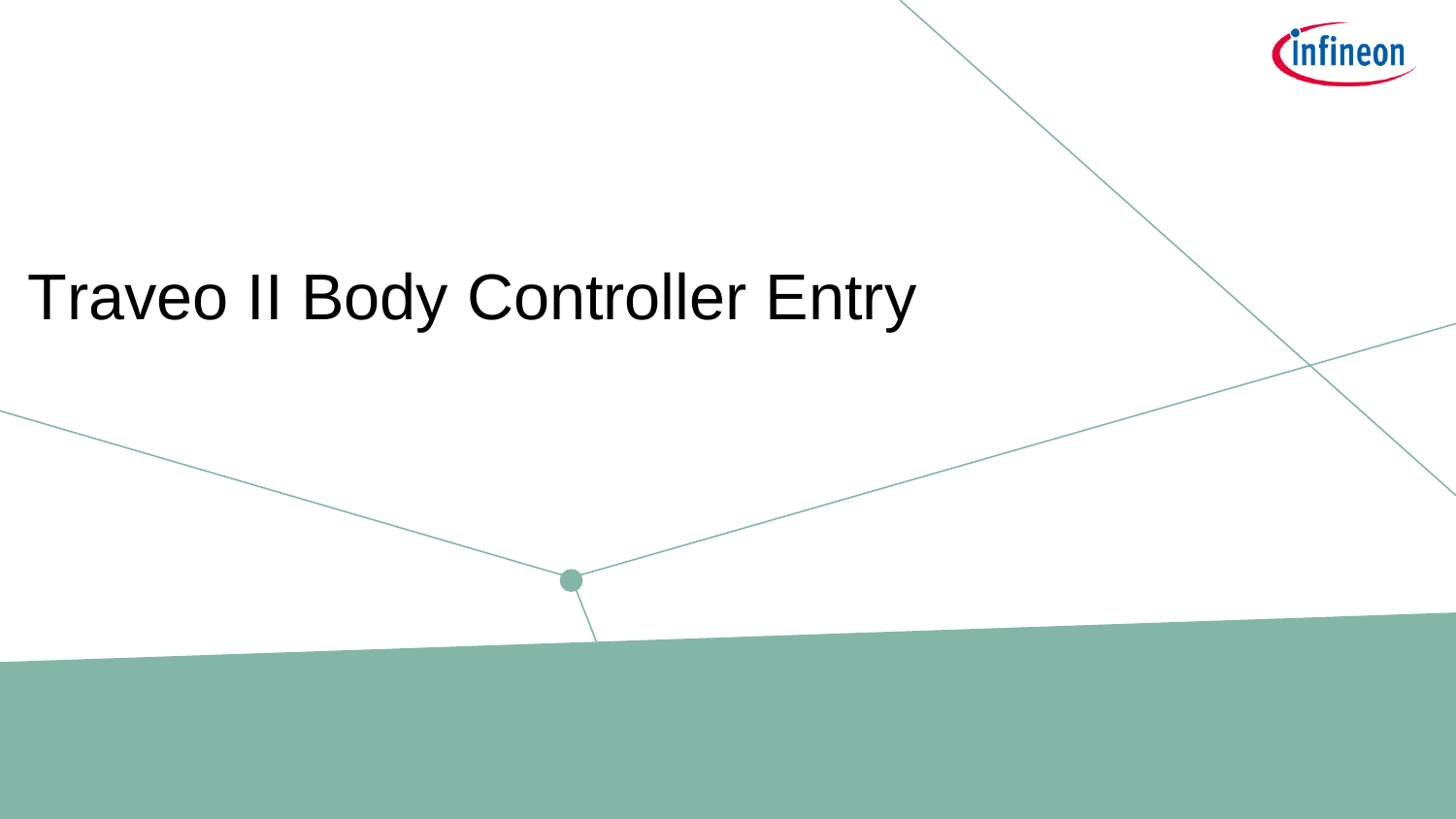

|                  | Includes $Arm^{\circledR}$ Cortex $^{\circledR}$ -M4F and M0+ CPUs, manufactured using a high-performance | <b>Hint Bar</b>             |
|------------------|-----------------------------------------------------------------------------------------------------------|-----------------------------|
|                  | 40-nm process                                                                                             |                             |
| $\rightarrow$    | Target applications                                                                                       | <b>Review datasheet and</b> |
|                  | Automotive systems (such as body control units)                                                           | TRM chapter 1 for           |
| $\rightarrow$    | <b>Features</b>                                                                                           | additional details          |
|                  | - 32-bit CPU subsystem:                                                                                   |                             |
|                  | 160-MHz <sup>1</sup> 32-bit Cortex-M4F CPU with single-cycle multiply, floating-point units (FPU),        |                             |
|                  | and memory protection units (MPUs)                                                                        |                             |
|                  | 100-MHz <sup>2</sup> 32-bit Cortex-M0+ CPU with MPU                                                       |                             |
| $\rightarrow$    | CYT2B6: Up to 576KB of Code Flash along with 64KB of Work Flash                                           |                             |
| $\rightarrow$    | CYT2B7: Up to 1088KB of Code Flash along with 96KB of Work Flash                                          |                             |
| $\sum_{i=1}^{n}$ | CYT2B9: Up to 2112KB of Code Flash along with 128KB of Work Flash                                         |                             |
| $\rightarrow$    | CYT2BL: Up to 4160KB of Code Flash along with 128KB of Work Flash                                         |                             |
|                  | Dual Bank Mode support for Firmware Over-the-Air (FOTA) for CYT2B7/B9                                     |                             |
| $\rightarrow$    | SRAM: CYT2B6: Up to 64KB, CYT2B7: Up to 128KB, CYT2B9: Up to 256KB, CYT2BL:                               |                             |
|                  | Up to 512KB                                                                                               |                             |
| $\sum_{i=1}^{n}$ | Internal 8-MHz $(\pm 1\%)$ main oscillator (IMO) and internal low-speed (32-kHz) oscillator (ILO)         |                             |
| $\rightarrow$    | Low-power 2.7-5.5-V operation                                                                             |                             |
| $\rightarrow$    | Enhanced Secure Hardware Extension (eSHE) and Hardware Secure Module (HSM)                                |                             |
|                  | support                                                                                                   |                             |
|                  |                                                                                                           |                             |
|                  |                                                                                                           |                             |
|                  |                                                                                                           |                             |
|                  |                                                                                                           |                             |
|                  | <sup>1</sup> CYT2B6 up to 80-MHz                                                                          |                             |
|                  | <sup>2</sup> CYT2B6 up to 80-MHz                                                                          |                             |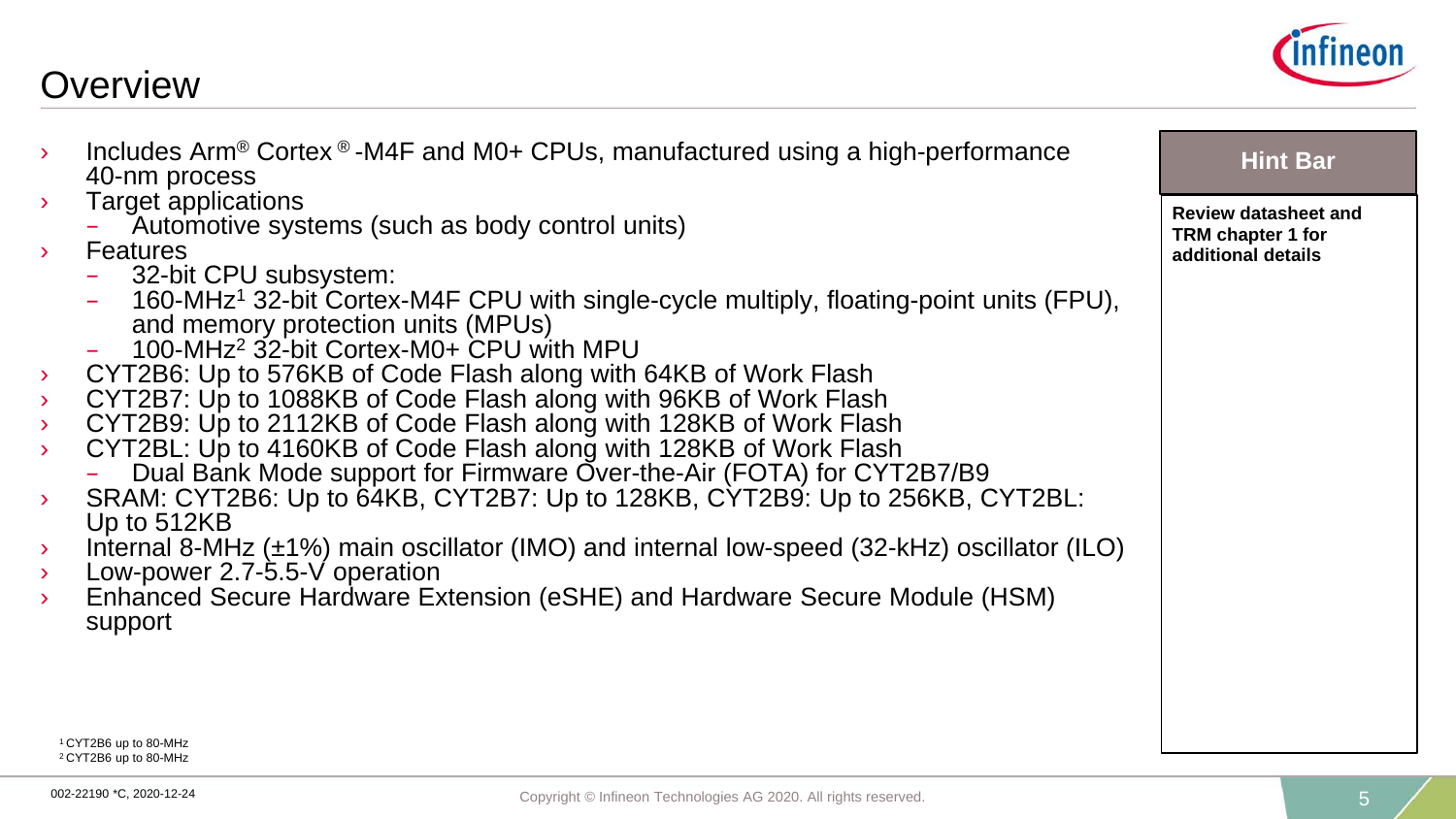- Features (continued)
- AEC-Q100 qualification and ASIL-B level functional safety
- › Debugging via SWD/JTAG controller and interface-compliant IEEE-1149.1-2001, and Flash programming on the SWD/JTAG interface
- › Packages:
	- 64-/80-/100-/144-/176-LQFP packages available for CYT2B7/B9/BL
	- 64-/80-/100-LQFP packages available for CYT2B6



### **Hint Bar**

**Review datasheet and TRM chapter 1 for additional details**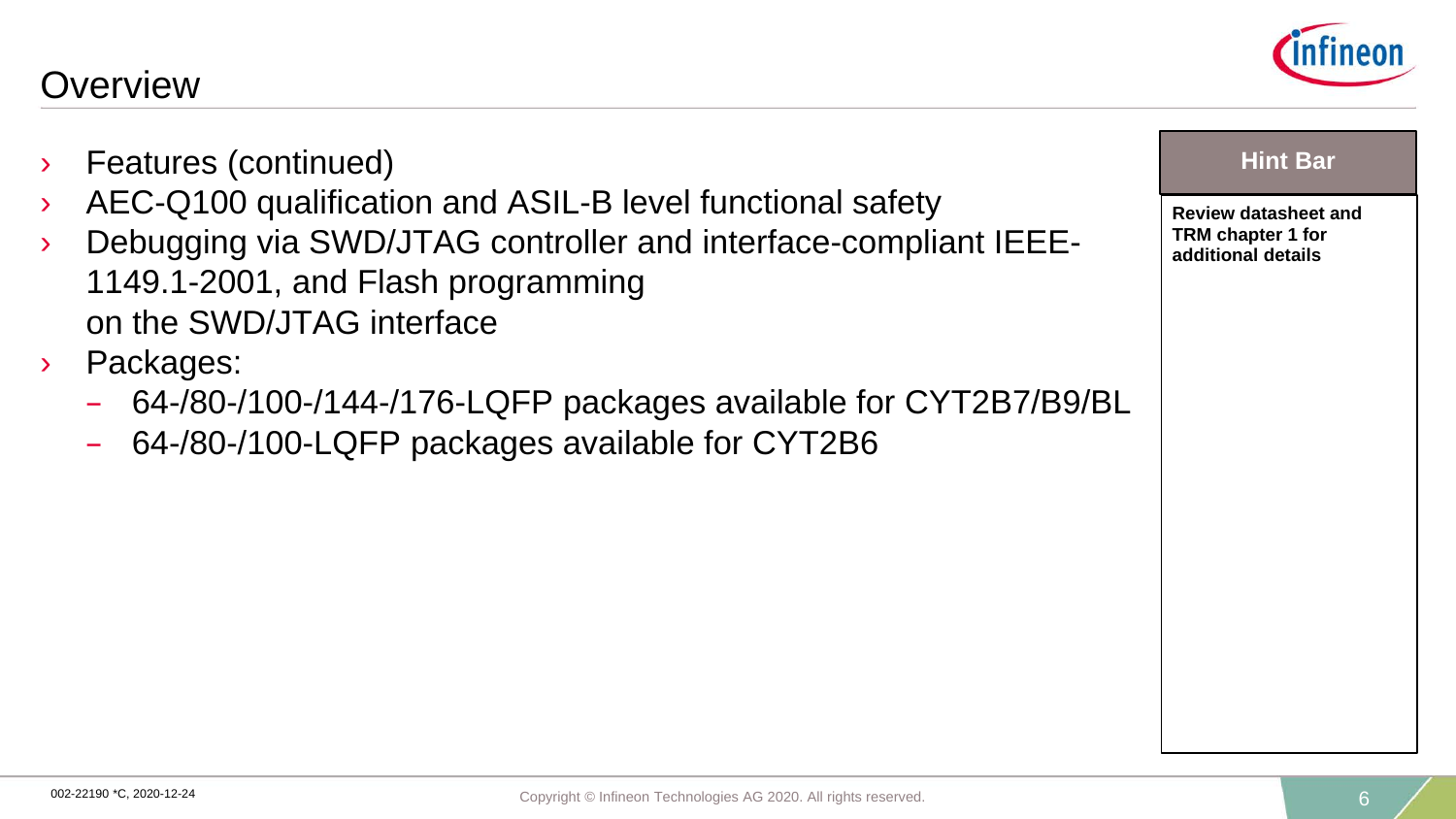

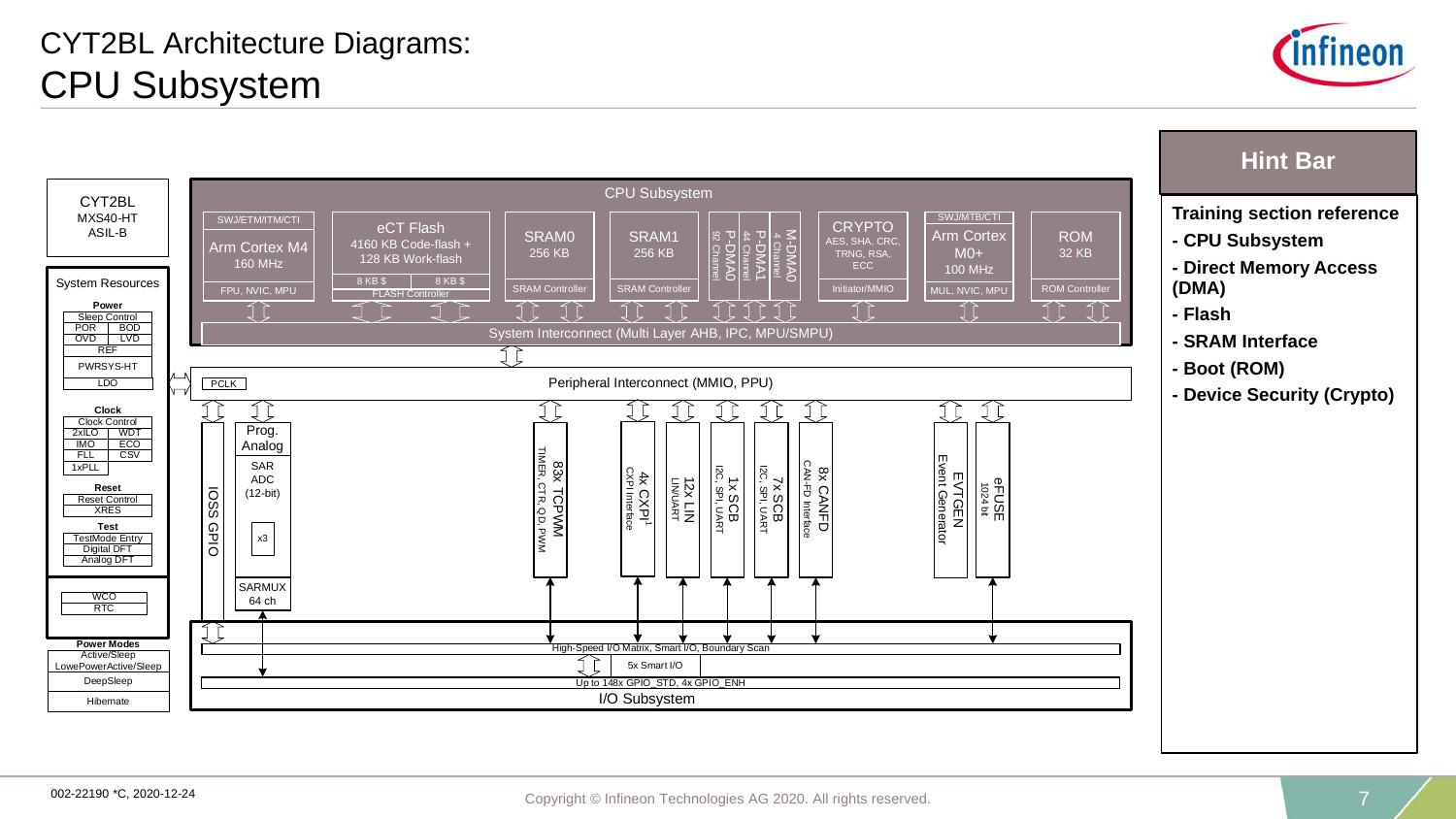### CYT2BL Architecture Diagrams: System Resources



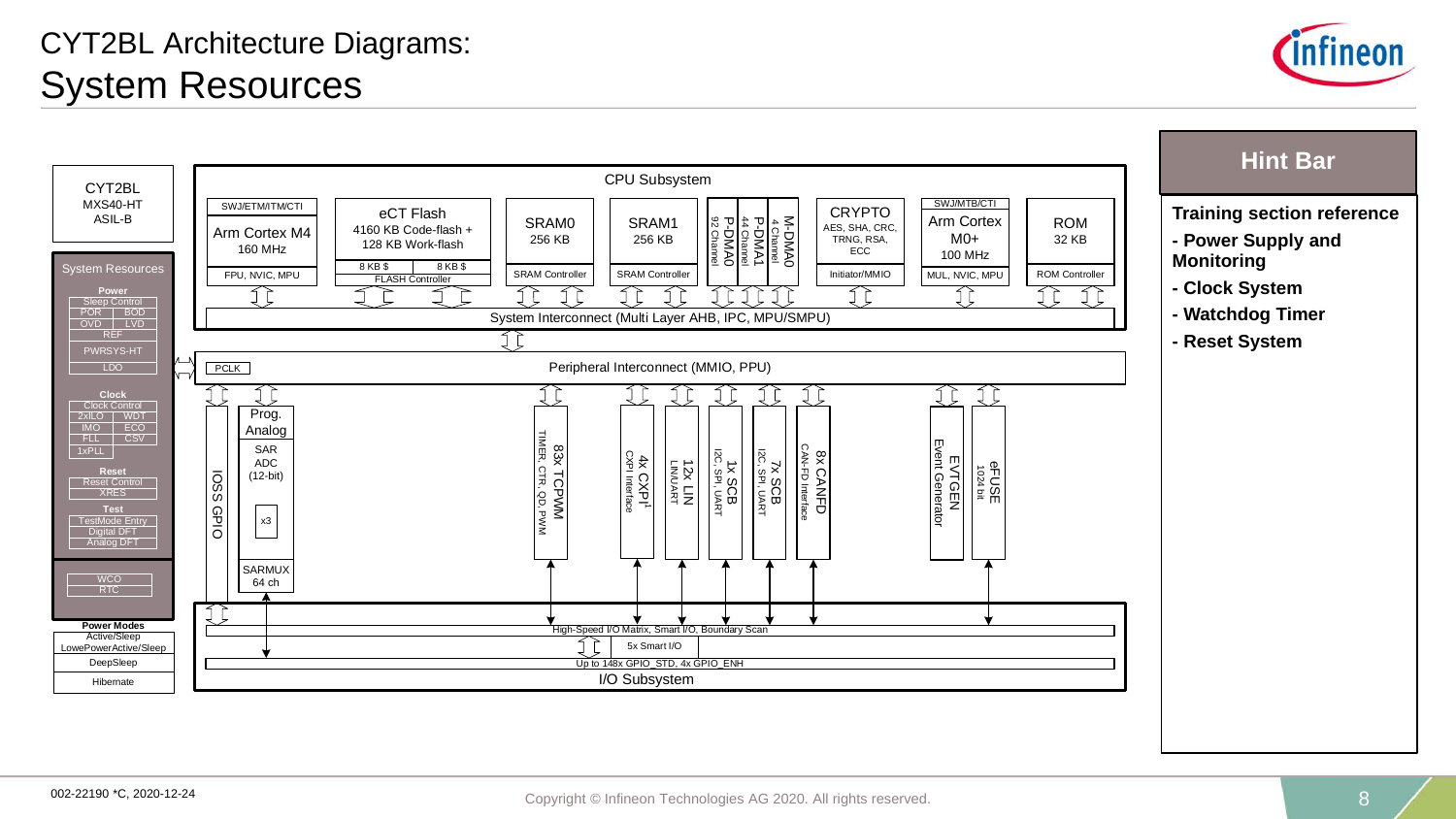### CYT2BL Architecture Diagrams: Peripheral Blocks



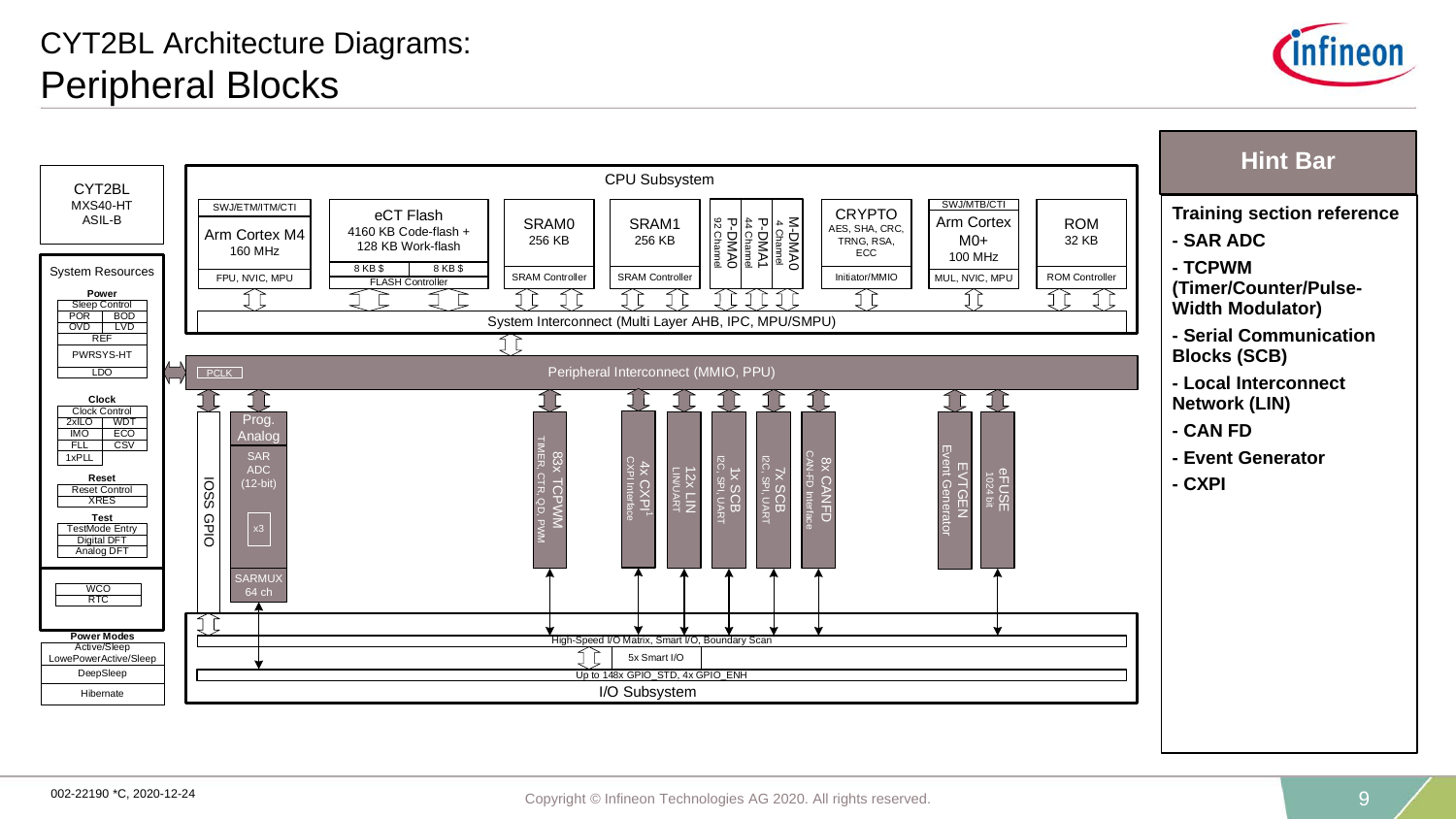### CYT2BL Architecture Diagrams: I/O Subsystem



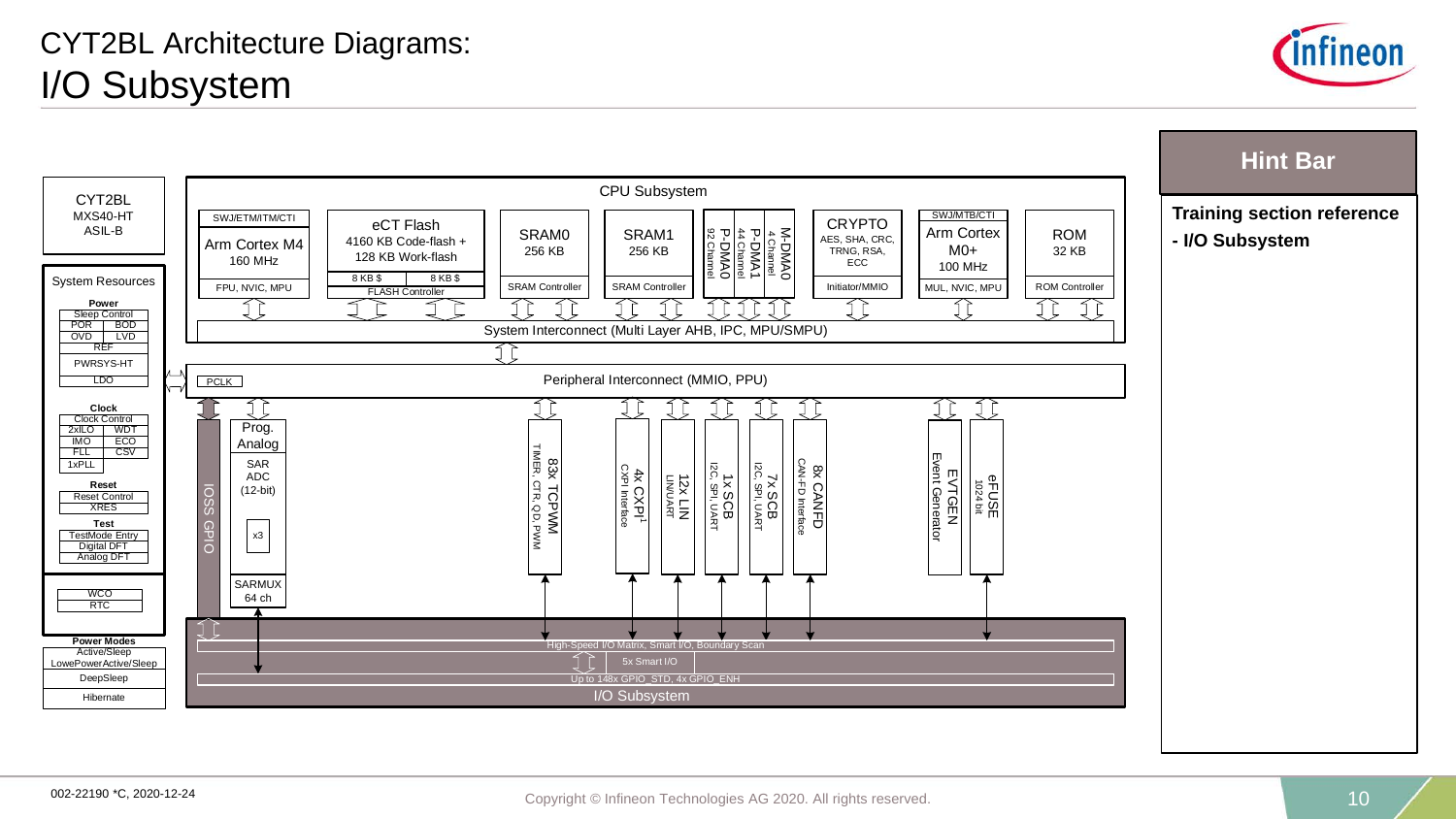

# Traveo II Body Controller High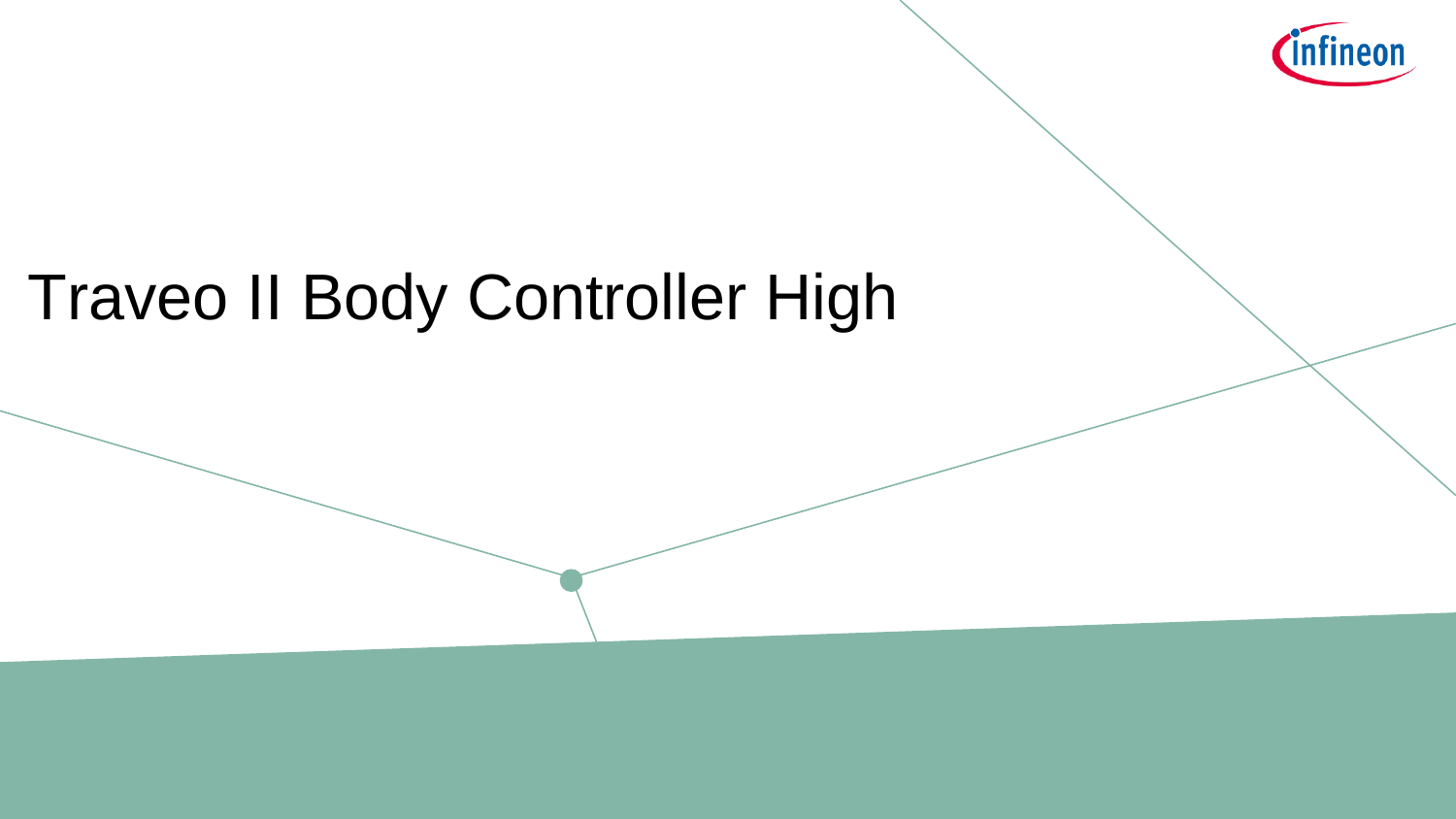002-22190 \*C, 2020-12-24

### **Overview**

- Includes Arm<sup>®</sup> Dual Cortex<sup>®</sup>-M7 and M0+ CPUs, manufactured using a high-<br>performance 40-nm process
- **Target applications** 
	- Automotive systems (gateway, high-end body-control units, etc.)
- - Features<br>- 32-bit CPU subsystem:
		- CYT3BB: One 250-MHz 32-bit Cortex-M7 CPU, with single-cycle multiply, single/double-<br>precision floating point unit (FPU), and memory protection units (MPU)<br>CYT4BB: Two 250-MHz 32-bit Cortex-M7 CPUs, each with single-cycle
		- single/double-precision floating point unit (FPU), and memory protection units (MPU) CYT4BF: Two 350-MHz 32-bit Cortex-M7 CPUs, each with single-cycle multiply,
		- single/double-precision floating point unit (FPU), and memory protection units (MPU)<br>- 100-MHz 32-bit Cortex-M0+ CPU with MPU<br>CYT3BB/4BB: 4160KB of Code Flash along with 256KB of Work Flash:
			-
	-
	- CYT3BB/4BB: 4160KB of Code Flash along with 256KB of Work Flash: CYT4BF: 8384KMB of Code Flash along with 256KB of Work Flash:
		- Dual Bank Mode support for Firmware Over-the-Air (FOTA)<br>SRAM: CYT3BB/4BB: 768KB, CYT4BF: 1024KB
	-
	- Internal 8-MHz (±1%) main oscillator (IMO) and internal low-speed (32-kHz) oscillator (ILO)
	-
	- $-$  Internal (up to 300 mA) power supply: VDDD = 2.7 V to 5.5 V<br>  $-$  External (up to 600 mA) power supply: VDDD = 2.7 V to 5.5 V and VCCD = 1.15 V (1.1 V to 1.2 V)

**Review datasheet and TRM chapter 1 for additional details**

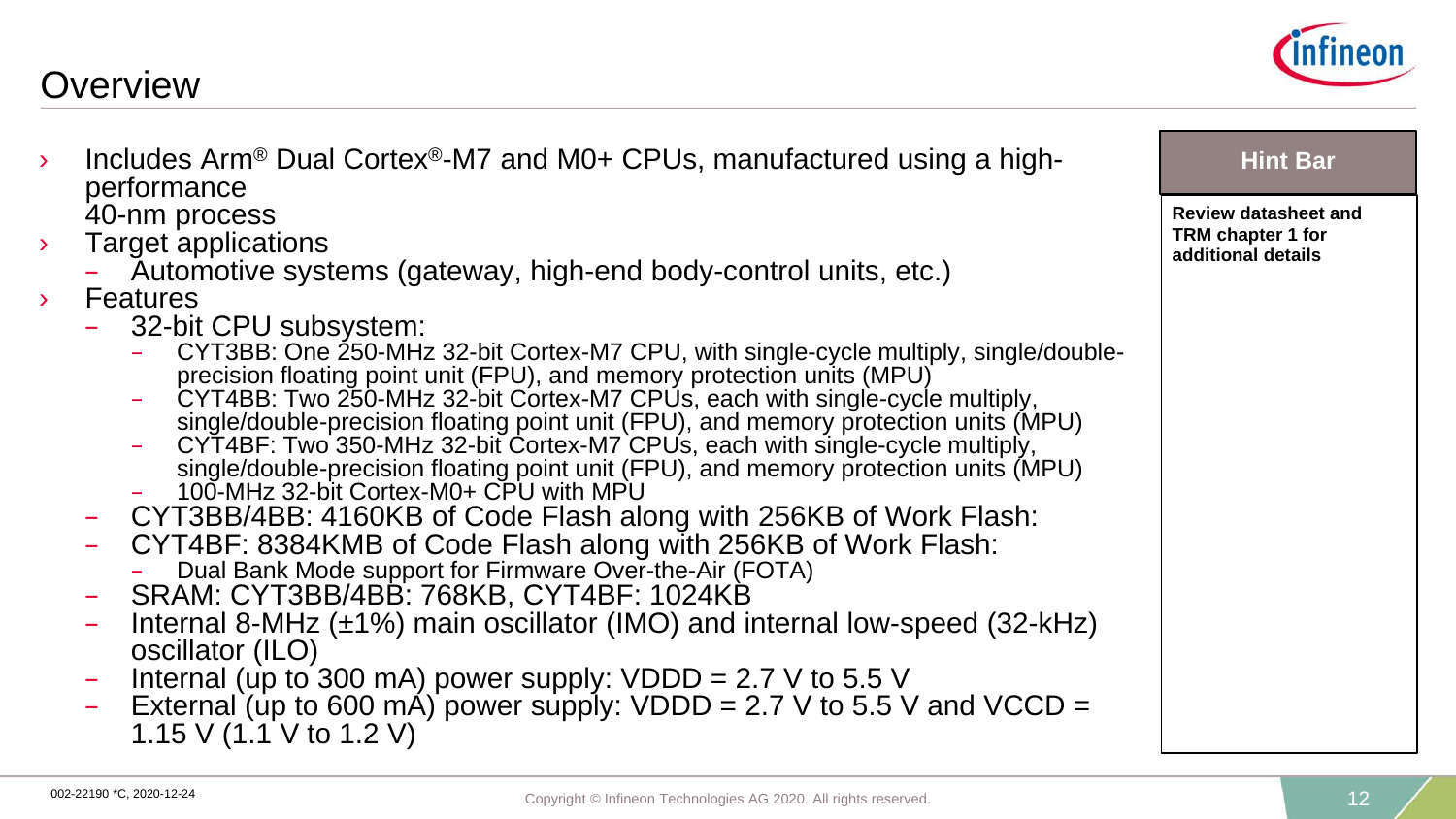

- Enhanced Secure Hardware Extension (eSHE) and Hardware Secure Module (HSM) support
- AEC-Q100 qualification and ASIL-B level functional safety
- Debugging is supported over SWD, JTAG controller, and interfacecompliant IEEE-1149.1-2001, and Flash programming through SWD/JTAG interface
- Packages:
	- CYT3BB/4BB: 100-/144-/176-TEQFP, 272-FBGA packages available
	- CYT4BF: 176-TEQFP, 272-FBGA, 320-BGA packages available



**Review datasheet and TRM chapter 1 for additional details**

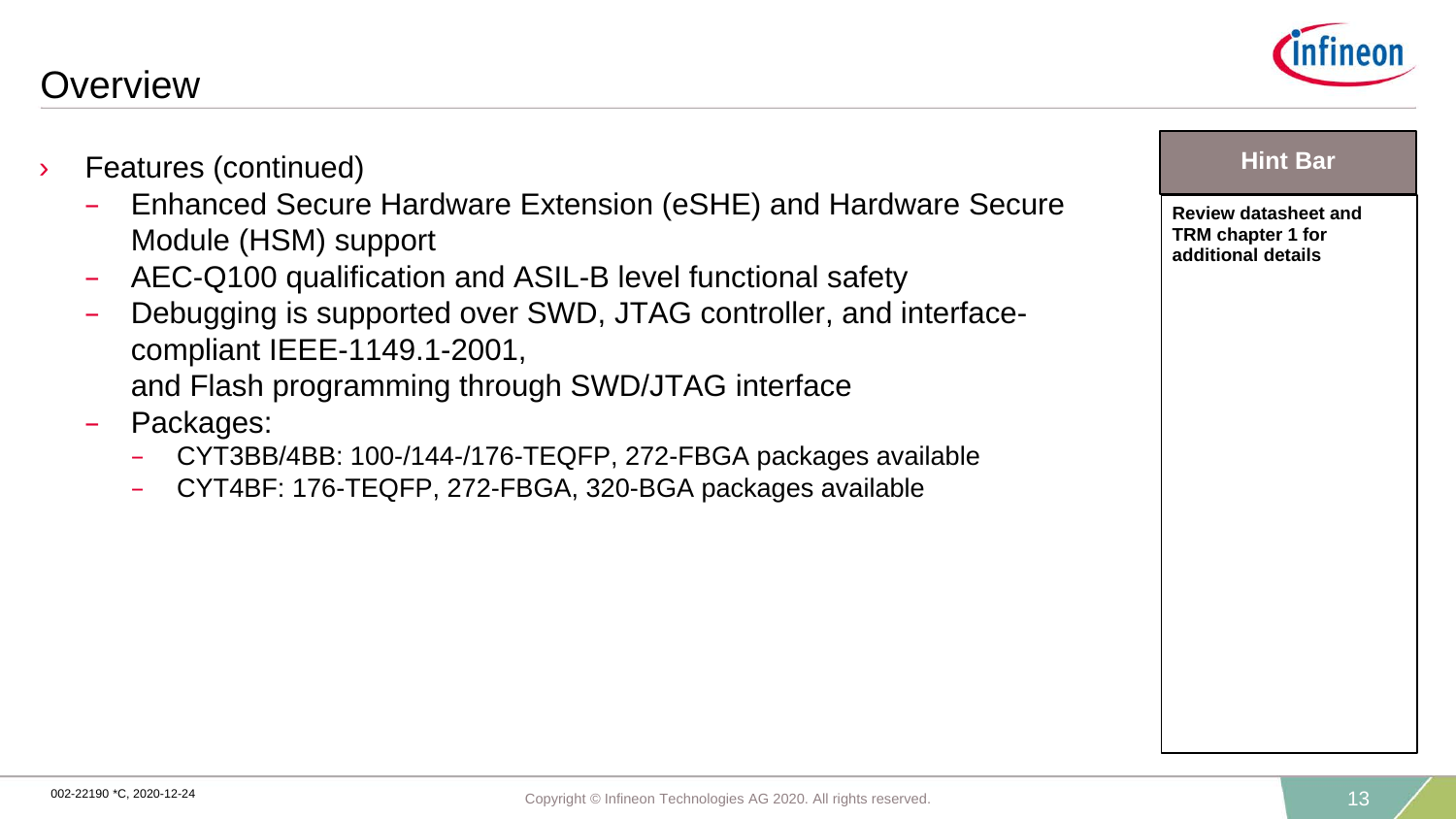### CYT4BF Architecture Diagrams: CPU Subsystem



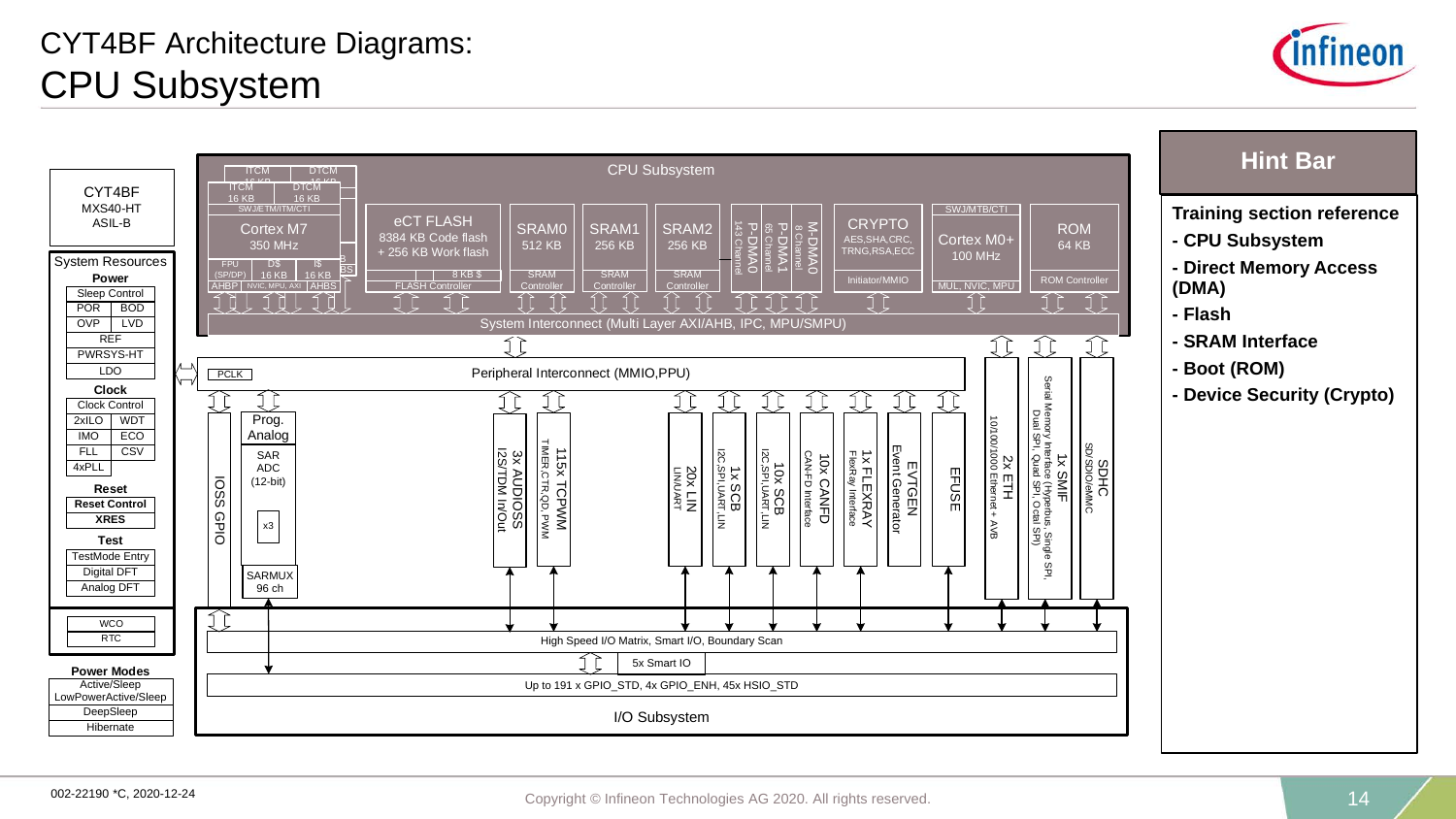### CYT4BF Architecture Diagrams: System Resources



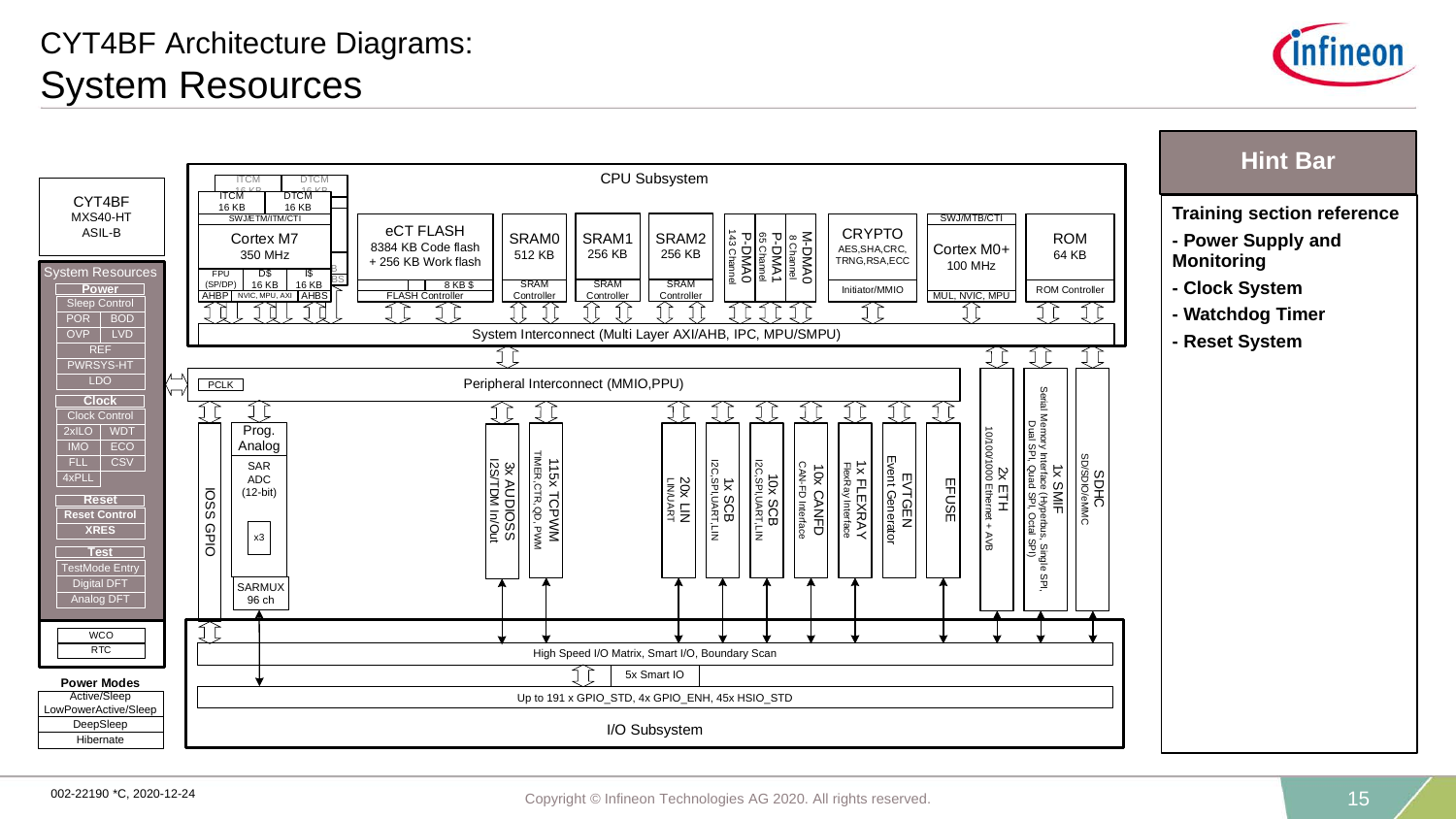### CYT4BF Architecture Diagrams: Peripheral Blocks



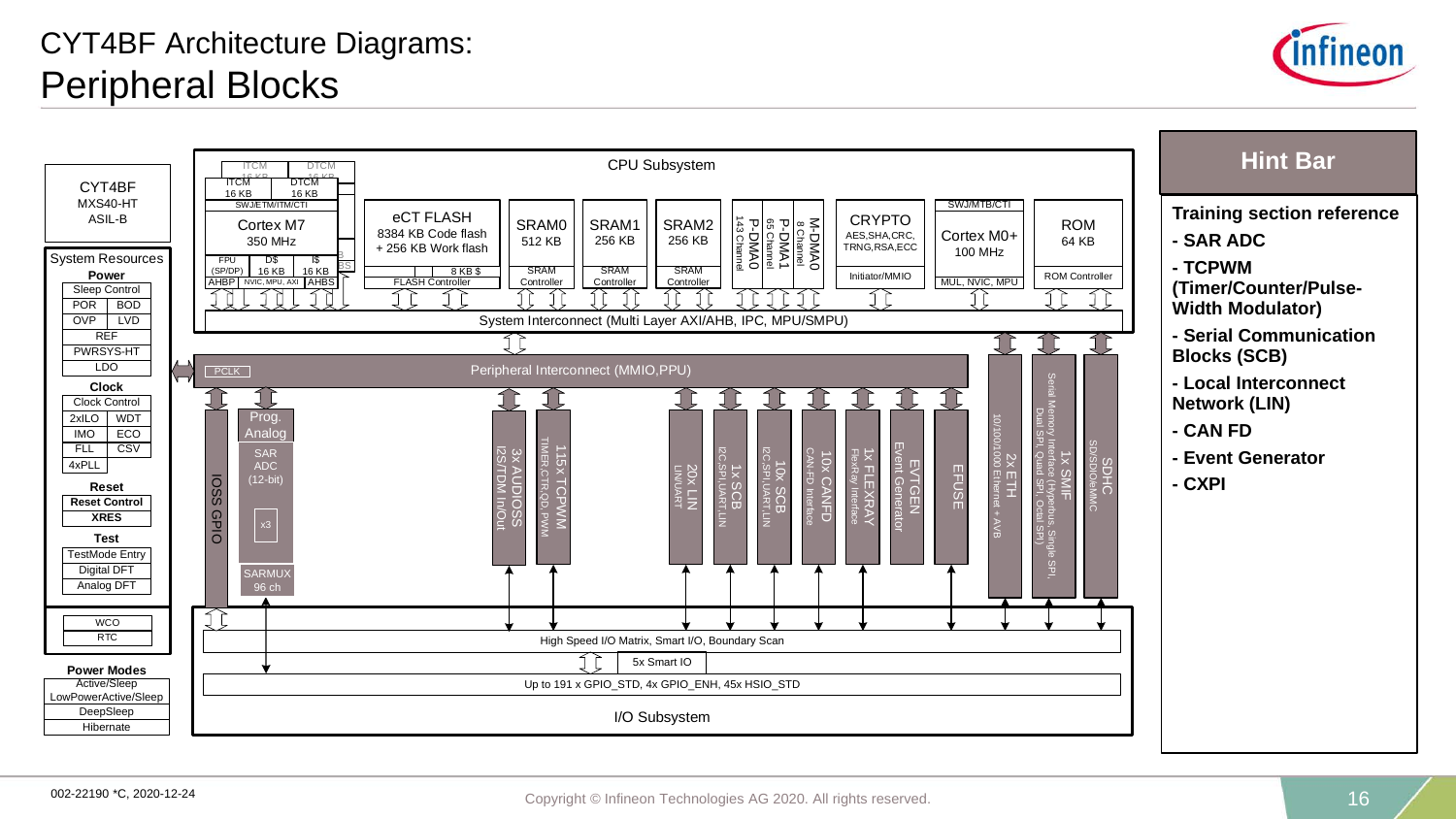### CYT4BF Architecture Diagrams: I/O Subsystem



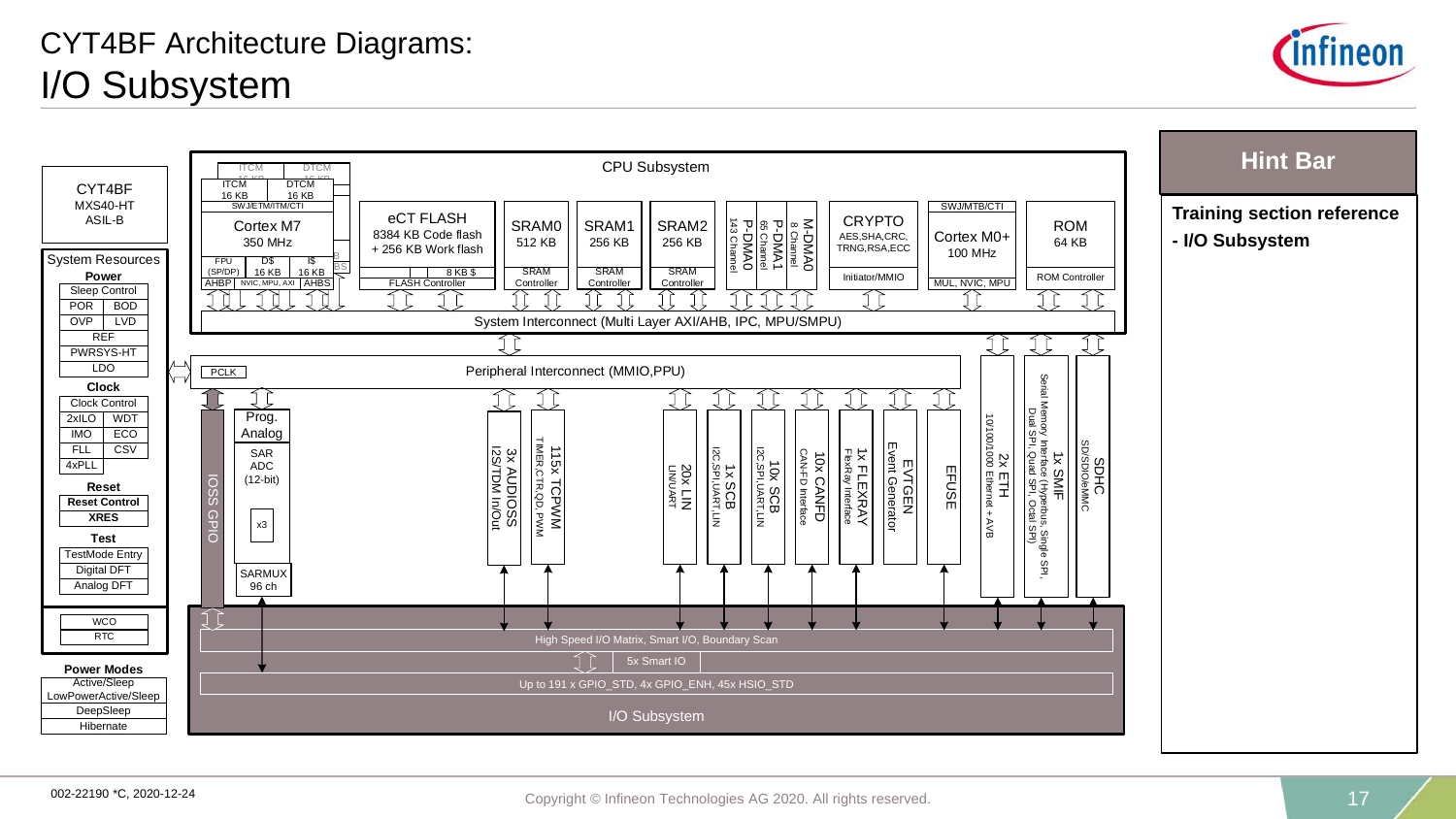

# Traveo II Cluster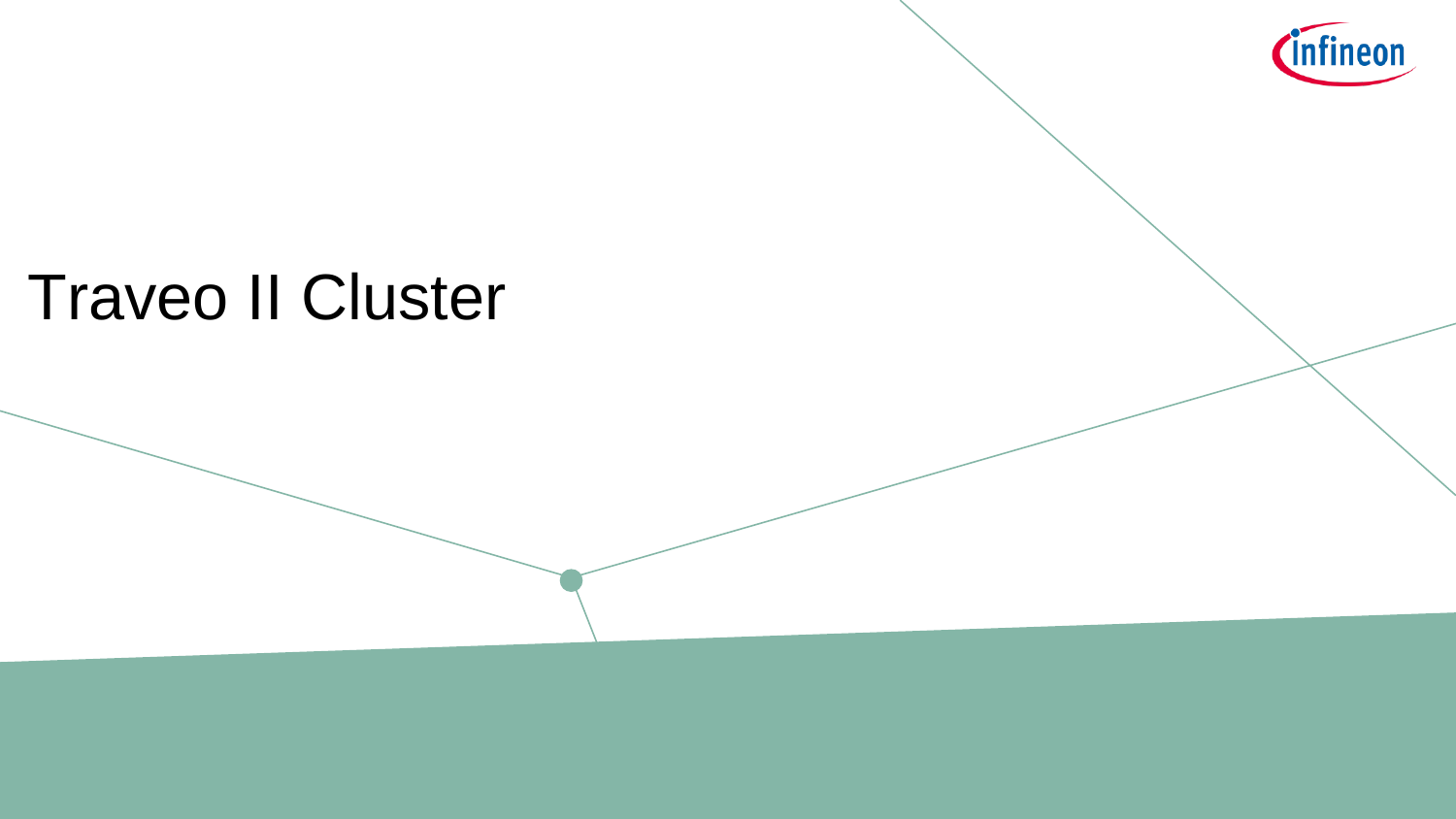- › Includes Arm® Dual Cortex®-M7 and M0+ CPUs, manufactured using a highperformance 40-nm process
- **Target applications** 
	- Automotive systems (instrument clusters, head-up displays, etc.)
- › Features
	- Graphics Subsystem
		- Supports 2D and 2.5D (perspective warping, 3D effects) graphics rendering
		- Up to 30-bit color resolution (RGB)
		- Embedded video RAM memory (VRAM): CYT3DL: 2048KB, CYT4DN: 4096 KB
		- Up to two video output interfaces supporting two displays
		- One capture engine for video input processing for ITU 656 or parallel RGB/YUV input
	- Audio Subsystem

**Review datasheet and TRM chapter 1 for additional details**

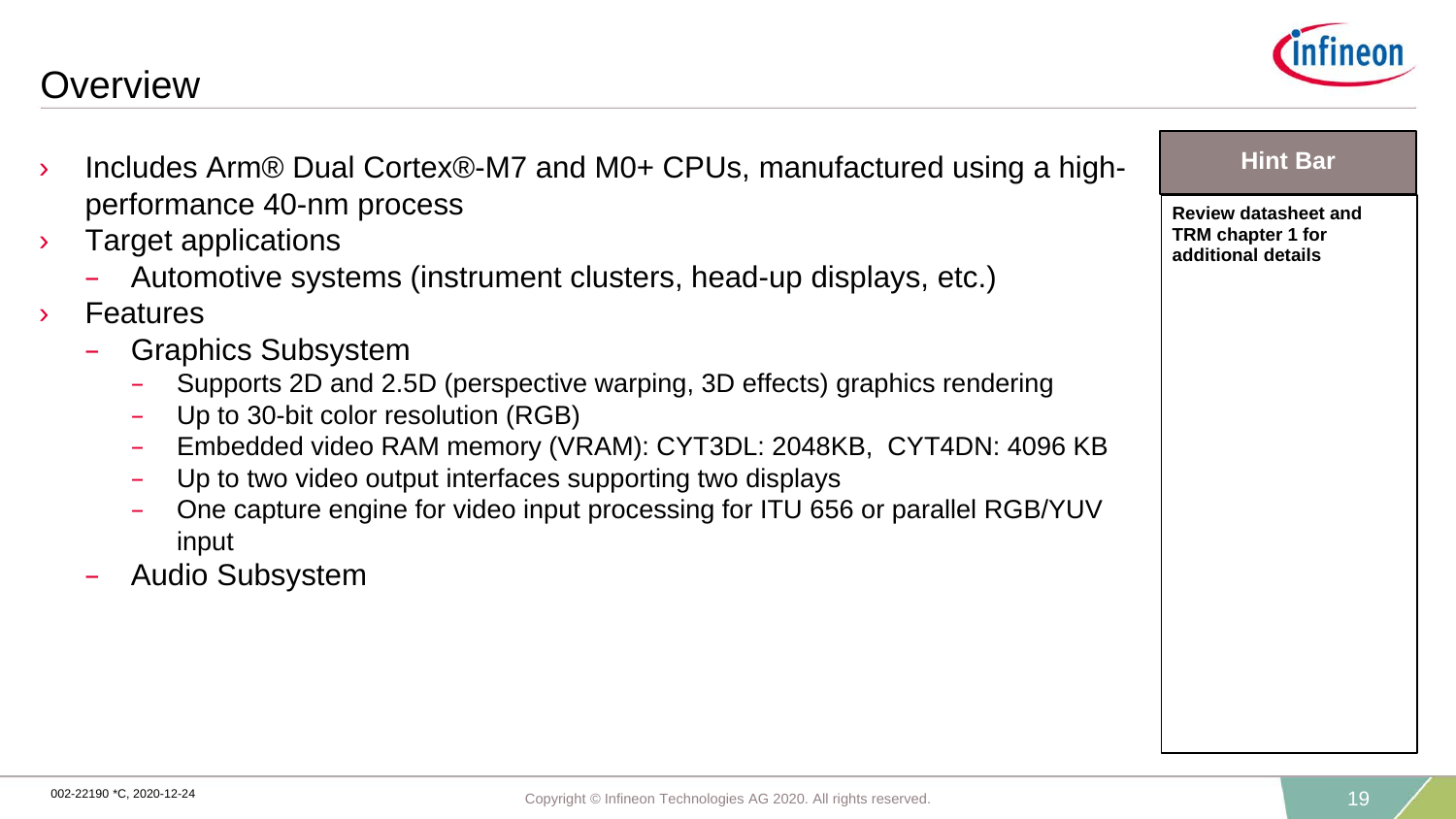32-bit CPU subsystem:

**Features**

### › CYT4DN: 6336KB of Code Flash along with 128KB of Work Flash: – Dual Bank Mode support for Firmware Over-the-Air (FOTA) SRAM: CYT3DL: 384KB, CYT4DN: 640KB Internal 8-MHz  $(\pm 1\%)$  main oscillator (IMO) and internal low-speed (32-kHz) oscillator (ILO) Internal (up to 300 mA) power supply:  $VDDD = 2.7 V$  to 5.5 V

precision floating point unit (FPU), and memory protection units (MPU)

– CYT4DN: Two 320-MHz 32-bit Cortex-M7 CPUs, each with single-cycle multiply,

External (exceed 300 mA) power supply:  $VDDD = 2.7 V$  to 5.5 V and  $VCCD=1.15 V (1.1)$ V to 1.2 V)

– CYT3DL: One 240-MHz 32-bit Cortex-M7 CPU, with single-cycle multiply, single/double-

single/double-precision floating point unit (FPU), and memory protection units (MPU)

- 5.0 V I/O for VDDIO GPIO, VDDIO  $SMC = 2.7$  V to 5.5 V
- $-$  3.3 V I/O for VDDIO\_HSIO, VDDIO\_SMIF\_HV = 3.0 V to 3.6 V

› CYT3DL: 4160KB of Code Flash along with 128KB of Work Flash:

 $-$  1.8 V I/O for VDDIO SMIF = 1.7 V to 2.0 V

– 100-MHz 32-bit Cortex-M0+ CPU with MPU

- › Hardware Secure Module (HSM) support
- AEC-Q100 qualification and ASIL-B level functional safety

**Review datasheet and TRM chapter 1 for additional details**

**Hint Bar** 

Power supply rails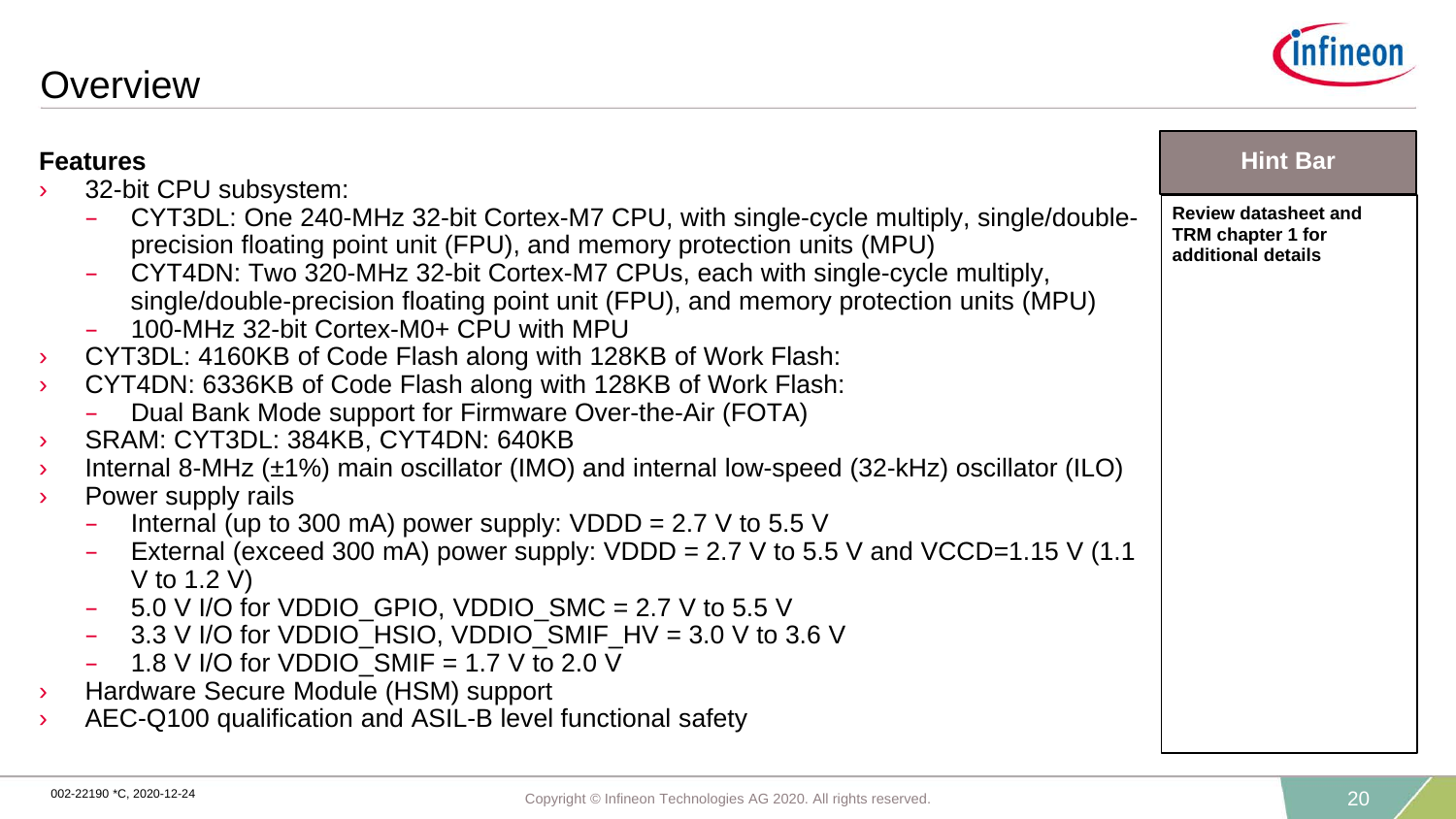### **Features (continued)**

› Debugging is supported over SWD, JTAG controller, and interface-compliant IEEE-1149.1-2001,

and Flash programming through SWD/JTAG interface

- › Packages:
	- CYT3DL: 208-/216-TEQFP, 272-BGA packages available
	- CYT4DN: 327-/500-BGA packages available



### **Hint Bar**

**Review datasheet and TRM chapter 1 for additional details**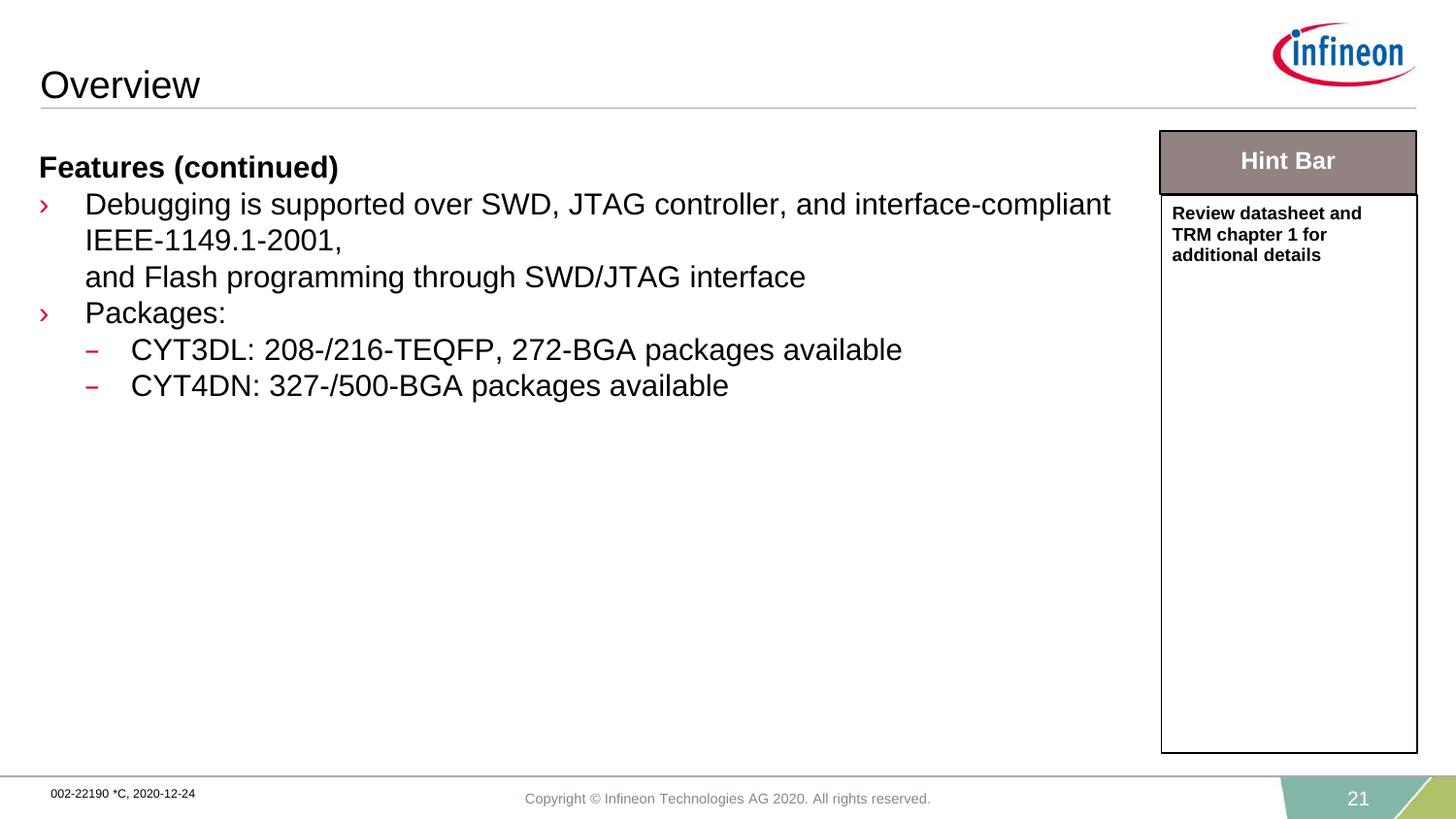### CYT4DN Architecture Diagrams: CPU Subsystem



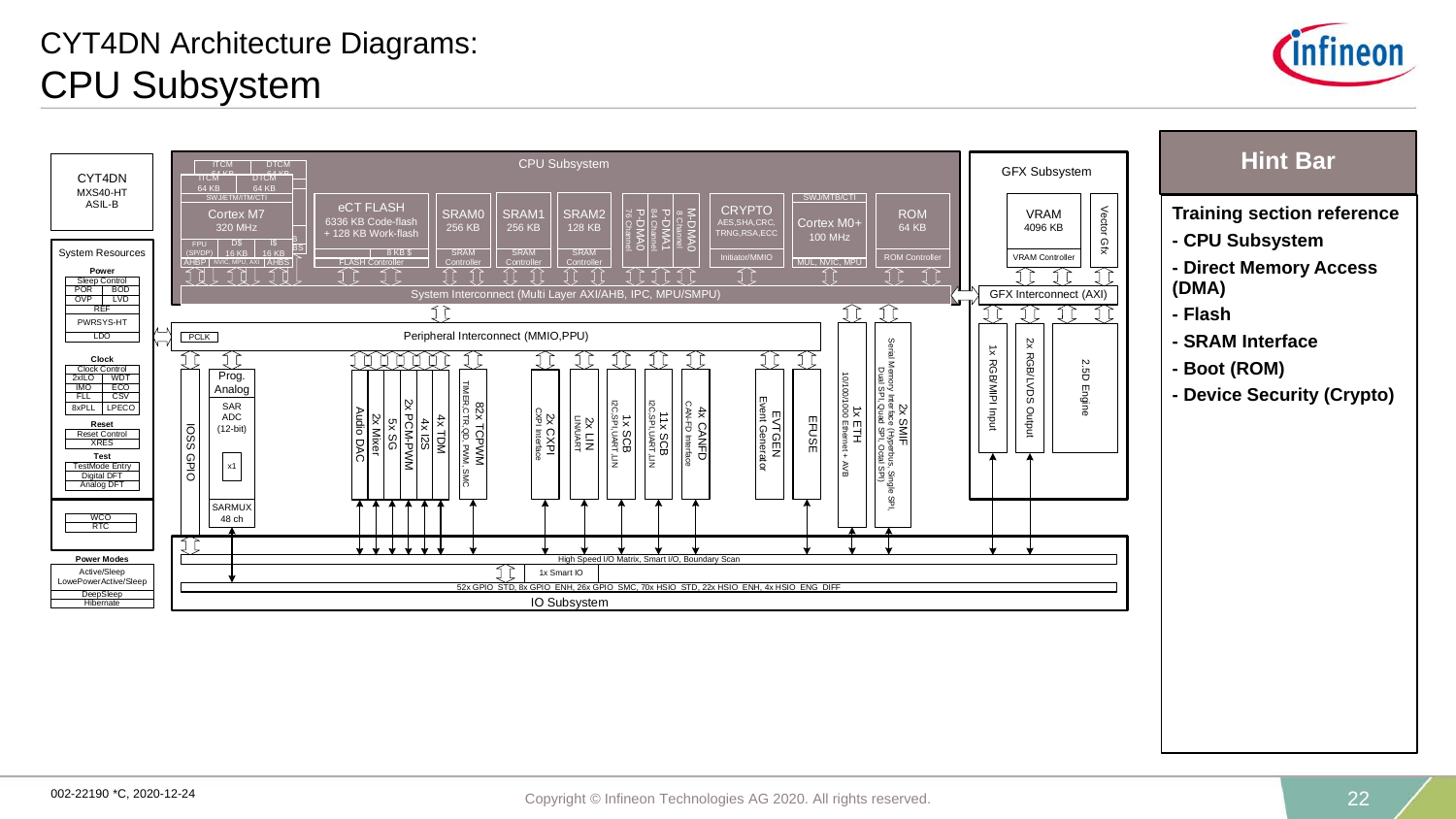### CYT4DN Architecture Diagrams: System Resources



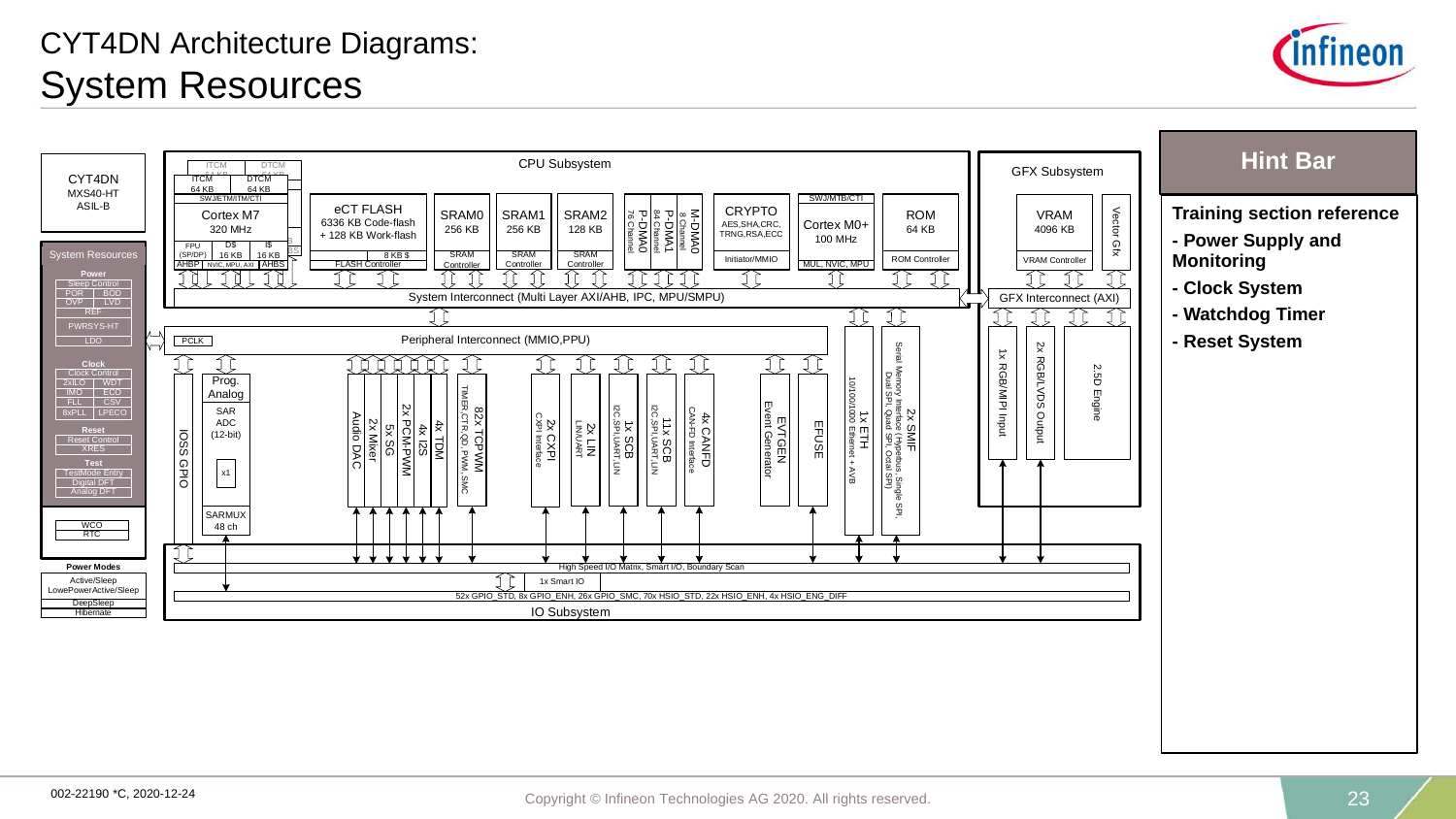### CYT4DN Architecture Diagrams: Peripheral Blocks



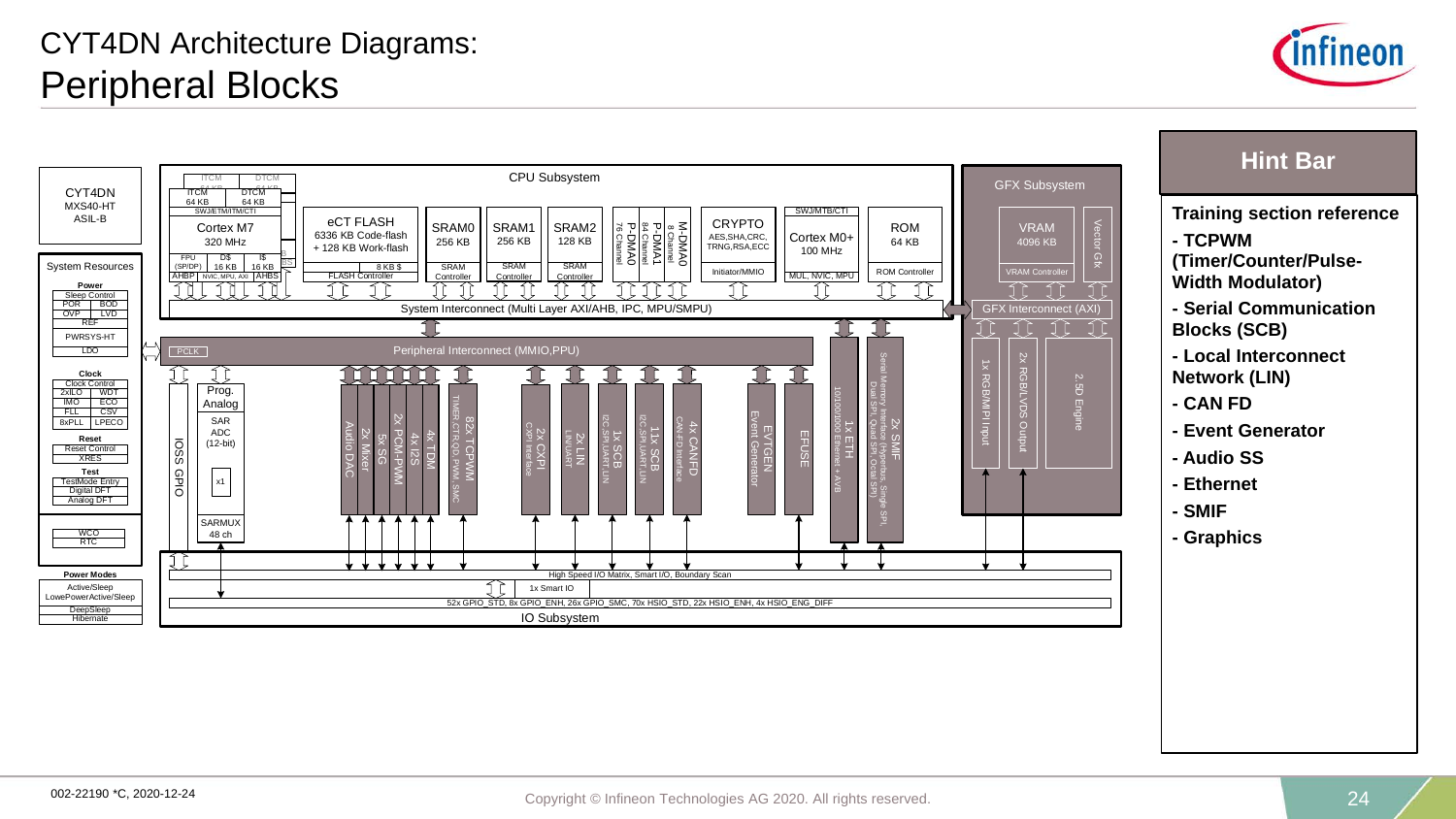### CYT4DN Architecture Diagrams: I/O Subsystem



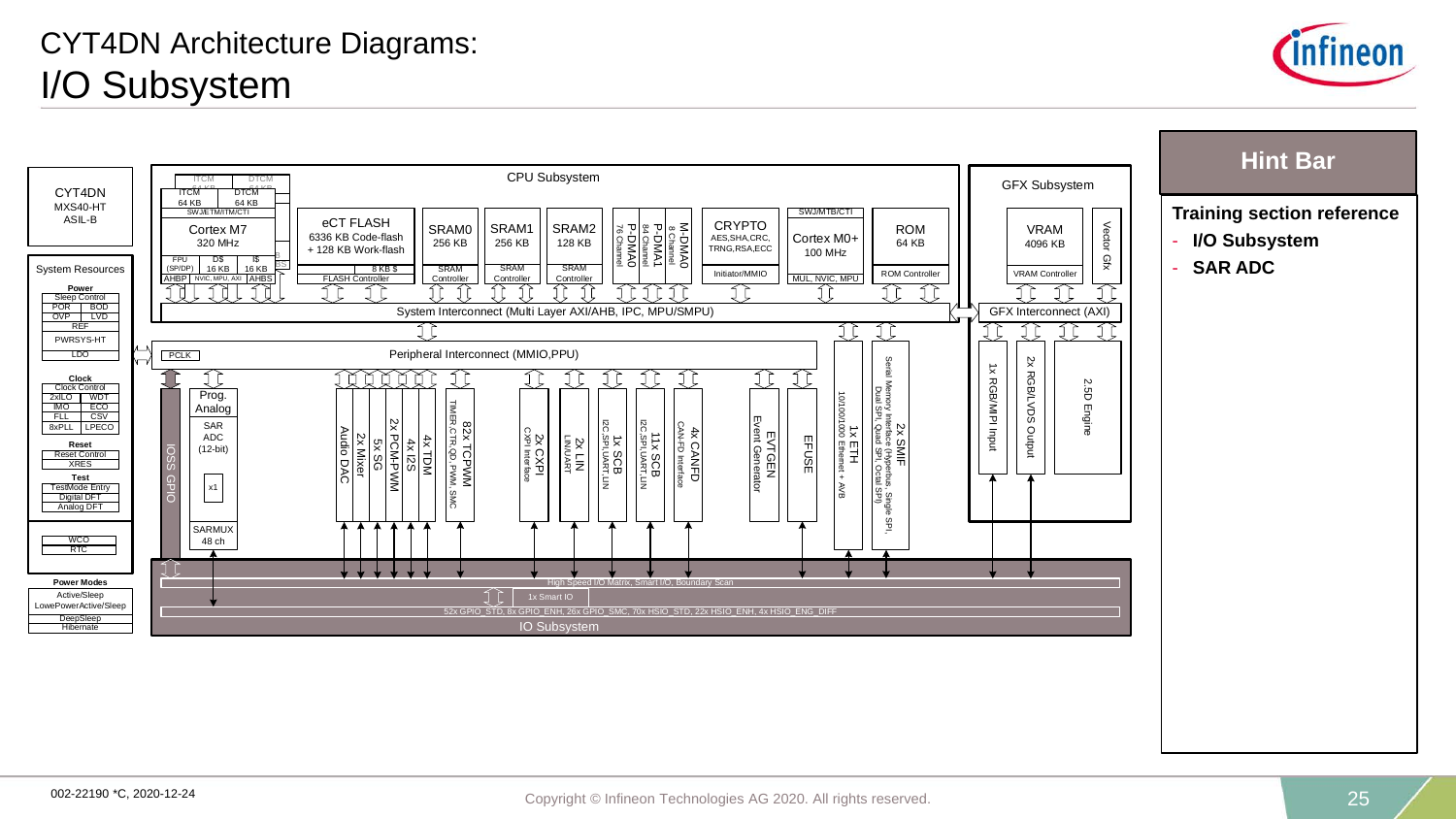

# Appendix

## Comparison between CYT2B, CYT4B, and CYT4D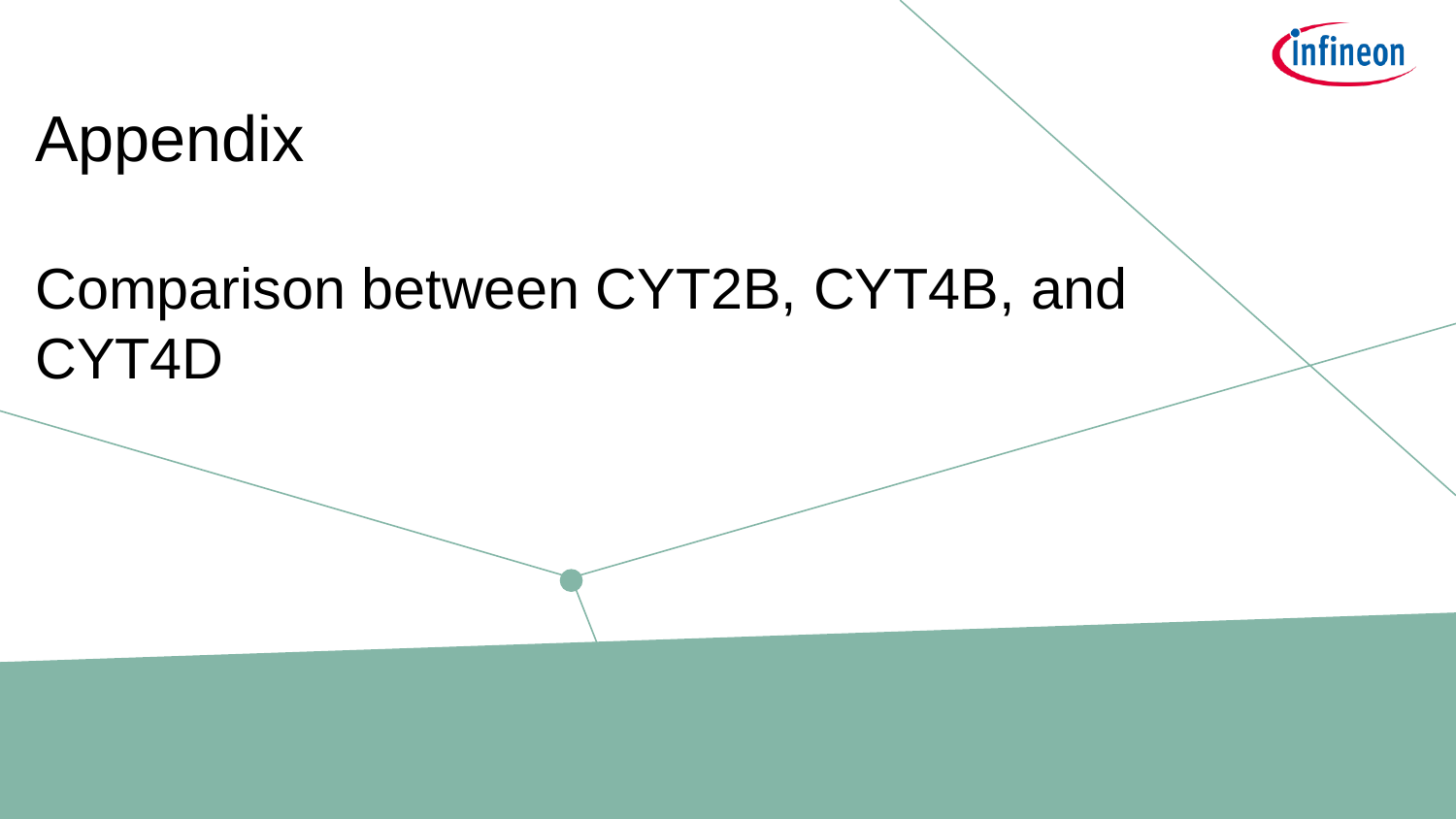

## Feature Comparison between CYT2B/CYT4B/CYT4D (1/4)

| <b>Features</b>               |                                     | CYT2B                               | CYT4B                   | CYT4D                  |  |  |
|-------------------------------|-------------------------------------|-------------------------------------|-------------------------|------------------------|--|--|
| <b>CPU</b><br>Subsystem       | Main CPU                            | Cortex-M4 CPU<br>Two Cortex-M7 CPUs |                         |                        |  |  |
|                               | <b>FPU</b>                          | Single-precision                    | Single/double-precision |                        |  |  |
|                               | Cache                               | 16 KB instruction, 16 KB data       |                         |                        |  |  |
|                               | <b>MPU</b>                          | Same                                |                         |                        |  |  |
|                               | <b>System Tick Timer</b>            | Same                                |                         |                        |  |  |
|                               | Inter-Processor Communication (IPC) |                                     | Same                    |                        |  |  |
| <b>Protection Unit</b>        |                                     | Same                                |                         |                        |  |  |
| <b>Direct Memory Access</b>   |                                     |                                     | Same                    |                        |  |  |
|                               | <b>Bus interface</b>                | AHB-Lite                            | AXI, AHB-Lite           |                        |  |  |
| Flash                         | ECC (SEC/DED)                       | Same                                |                         |                        |  |  |
|                               | Bank modes                          | Same                                |                         |                        |  |  |
|                               | <b>Bus interface</b>                | AHB-Lite<br>AXI, AHB-Lite           |                         |                        |  |  |
| <b>SRAM</b><br>Interface      | ECC (SEC/DED)                       | Same                                |                         |                        |  |  |
|                               | <b>TCM</b>                          | N/A                                 | 16 KB ITCM, 16 KB DTCM  | 64 KB ITCM, 64 KB DTCM |  |  |
| <b>Boot</b>                   |                                     | Same                                |                         |                        |  |  |
| Interrupts                    |                                     | Same                                |                         |                        |  |  |
| Device Security with Crypto   |                                     | Same                                |                         |                        |  |  |
| <b>Chip Operational Modes</b> |                                     | Same                                |                         |                        |  |  |
| Fault Subsystem               |                                     | Same                                |                         |                        |  |  |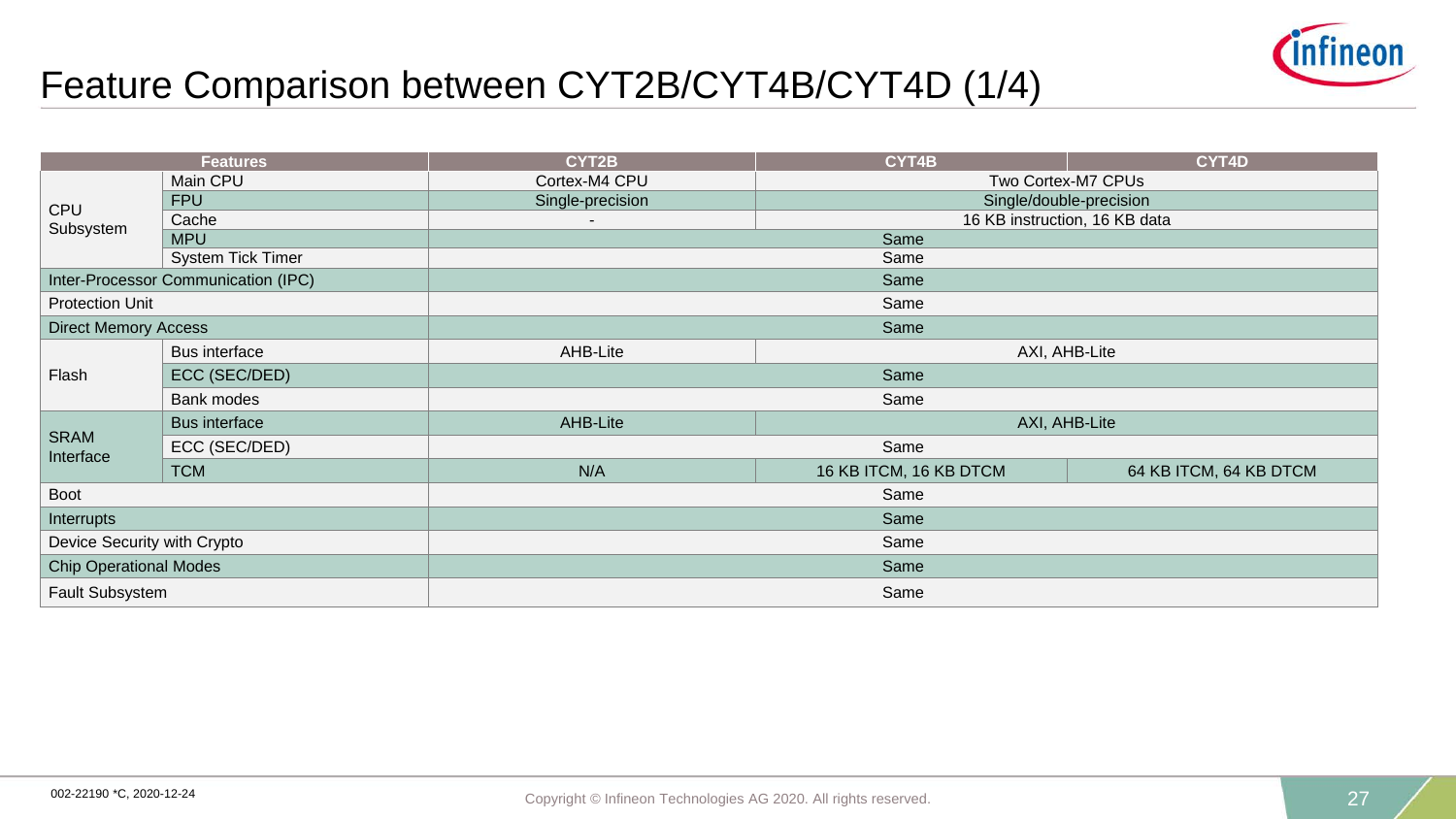

## Feature Comparison between CYT2B/CYT4B/CYT4D (2/4)

|                                   | <b>Features</b>                               | CYT2B                       | CYT4B                                                                                                                            | CYT4D                                                                                                                                                                                                                           |  |
|-----------------------------------|-----------------------------------------------|-----------------------------|----------------------------------------------------------------------------------------------------------------------------------|---------------------------------------------------------------------------------------------------------------------------------------------------------------------------------------------------------------------------------|--|
| Power<br>Supply and<br>Monitoring | Power supply                                  | $V_{DDD} = 2.7 V$ to 5.5 V  | $V_{DDD}$ = 2.7 V to 5.5 V (up to 300 mA)<br>$V_{\text{DDD}}$ = 2.7 V to 5.5 V and $V_{\text{CCD}}$ = 1.15 V<br>(exceeds 300 mA) |                                                                                                                                                                                                                                 |  |
|                                   | 5.0 V I/O power supply                        | $V_{DDIO_1}$ , $V_{DDIO_2}$ |                                                                                                                                  | $V_{DDIO\_GPIO}$ , $V_{DDIO\_SMC}$                                                                                                                                                                                              |  |
|                                   | 3.3 V I/O power supply                        | N/A                         | $V_{DDIO}$ 3, $V_{DDIO}$ 4                                                                                                       | V <sub>DDIO_HSIO</sub> , V <sub>DDIO_SMIF_HV</sub>                                                                                                                                                                              |  |
|                                   | 1.8 V I/O power supply                        |                             | N/A                                                                                                                              | $V_{DDIO\_SMIF}$                                                                                                                                                                                                                |  |
|                                   | Analog power supply                           |                             | <b>V<sub>DDA</sub></b>                                                                                                           | V <sub>DDA_ADC</sub> , V <sub>DDA_DAC</sub> , V <sub>DDA_MIPI</sub> , V <sub>DDA_FPD0</sub> ,<br>V <sub>DDA_FPD1</sub> , V <sub>DDHA_FPD0</sub> , V <sub>DDHA_FPD1</sub> , V <sub>DDPLL_FPD0</sub> ,<br>V <sub>DDPLL_FPD1</sub> |  |
|                                   | Active/DeepSleep regulator                    |                             | Same                                                                                                                             |                                                                                                                                                                                                                                 |  |
|                                   | External transistor control                   | N/A                         | Available                                                                                                                        | N/A                                                                                                                                                                                                                             |  |
|                                   | <b>External PMIC control</b>                  | N/A                         | Available                                                                                                                        |                                                                                                                                                                                                                                 |  |
|                                   | BOD/OVD/LVD                                   | Same                        |                                                                                                                                  |                                                                                                                                                                                                                                 |  |
| <b>Device Power Modes</b>         |                                               | Same                        |                                                                                                                                  |                                                                                                                                                                                                                                 |  |
|                                   | Internal clock sources (IMO, ECO)             |                             | Same                                                                                                                             |                                                                                                                                                                                                                                 |  |
|                                   | External clock sources (ECO,<br>WCO, EXT_CLK) | Same                        |                                                                                                                                  | Support LPECO                                                                                                                                                                                                                   |  |
|                                   | <b>FLL</b>                                    |                             | Same                                                                                                                             |                                                                                                                                                                                                                                 |  |
| <b>Clock</b><br>System            | PLL without SSCG and fractional<br>operation  |                             | Same                                                                                                                             |                                                                                                                                                                                                                                 |  |
|                                   | PLL with SSCG and fractional<br>operation     | N/A                         |                                                                                                                                  | Available                                                                                                                                                                                                                       |  |
|                                   | Clock supervision (CSV)                       |                             | Same                                                                                                                             |                                                                                                                                                                                                                                 |  |
|                                   | Clock calibration counter                     | Same                        |                                                                                                                                  |                                                                                                                                                                                                                                 |  |
| <b>Reset System</b>               |                                               |                             | Same                                                                                                                             |                                                                                                                                                                                                                                 |  |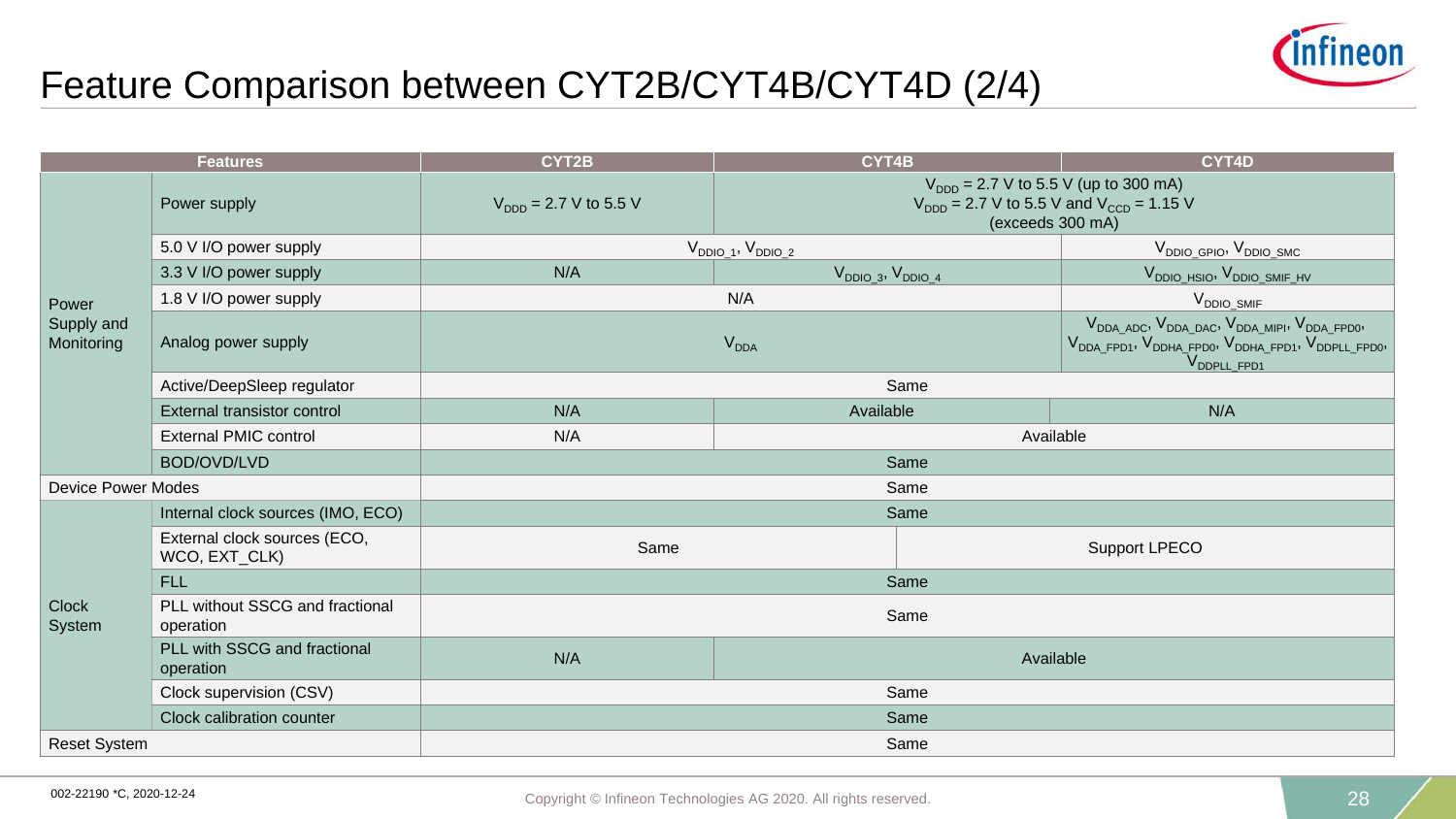

## Feature Comparison between CYT2B/CYT4B/CYT4D (3/4)

| <b>Features</b>                    |                                           | CYT2B | CYT4B                | CYT4D                                            |  |
|------------------------------------|-------------------------------------------|-------|----------------------|--------------------------------------------------|--|
| Watchdog Timer                     |                                           | Same  |                      |                                                  |  |
| Real Time Clock                    |                                           | Same  |                      |                                                  |  |
|                                    | GPIO input modes<br>(CMOS/TTL/Automotive) | Same  |                      |                                                  |  |
|                                    | Eight output drive modes                  | Same  |                      |                                                  |  |
|                                    | Drive strength (Full, 1/2, 1/4)           | Same  |                      |                                                  |  |
| I/O System                         | Slew rate control (only for<br>GPIO_ENH)  | Same  |                      |                                                  |  |
|                                    | <b>GPIO</b> interrupt                     | Same  |                      |                                                  |  |
|                                    | Smart I/O                                 | Same  |                      |                                                  |  |
|                                    | <b>GPIO SMC</b>                           | N/A   | N/A                  | Available                                        |  |
|                                    | High-speed I/O                            | N/A   | Available (HSIO_STD) | Available (HSIO_STD, HSIO_ENH,<br>HSIO_ENH_DIFF) |  |
| <b>CAN FD</b>                      |                                           | Same  |                      |                                                  |  |
| <b>Serial Communications Block</b> |                                           | Same  |                      |                                                  |  |
| <b>TCPWM</b>                       |                                           | Same  |                      |                                                  |  |
| <b>LIN</b>                         |                                           | Same  |                      |                                                  |  |
| <b>Event Generator</b>             |                                           | Same  |                      |                                                  |  |
| <b>Trigger Multiplexer</b>         |                                           | Same  |                      |                                                  |  |
| FlexRay                            |                                           | N/A   | Available            | N/A                                              |  |
| <b>Ethernet MAC</b>                |                                           | N/A   | Available            | Available                                        |  |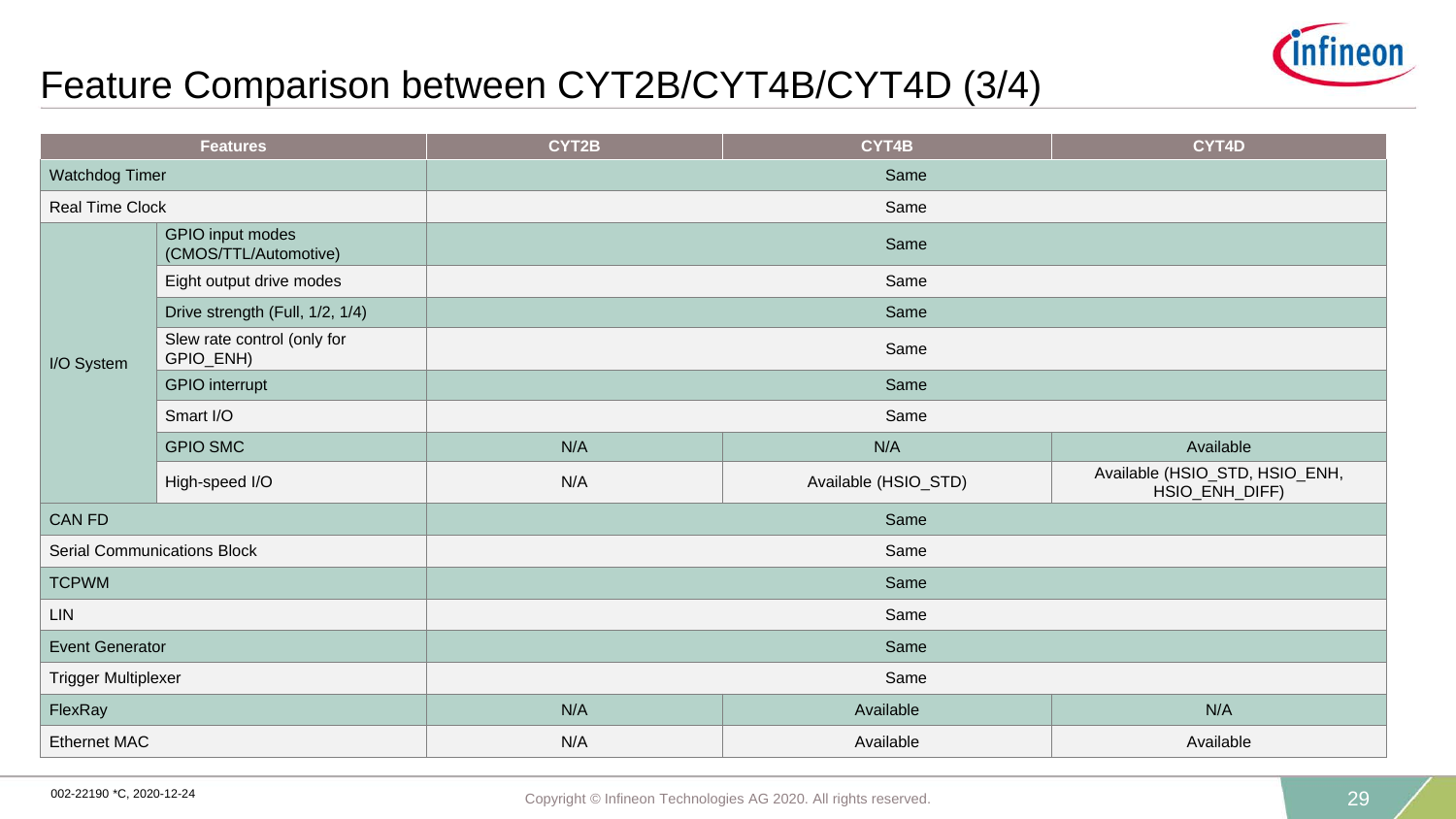

## Feature Comparison between CYT2B/CYT4B/CYT4D (4/4)

| <b>Features</b>                | CYT2B | CYT4B     | CYT4D     |
|--------------------------------|-------|-----------|-----------|
| Serial Memory Interface        | N/A   | Available | Available |
| <b>SDHC Host Controller</b>    | N/A   | Available | ۰.        |
| Audio Subsystem                | N/A   | Available | N/A       |
| Sound Subsystem                | N/A   | N/A       | Available |
| <b>Graphics Subsystem</b>      | N/A   | N/A       | Available |
| SAR ADC                        | Same  |           |           |
| Program and Debug Interface    | Same  |           |           |
| Nonvolatile Memory Programming | Same  |           |           |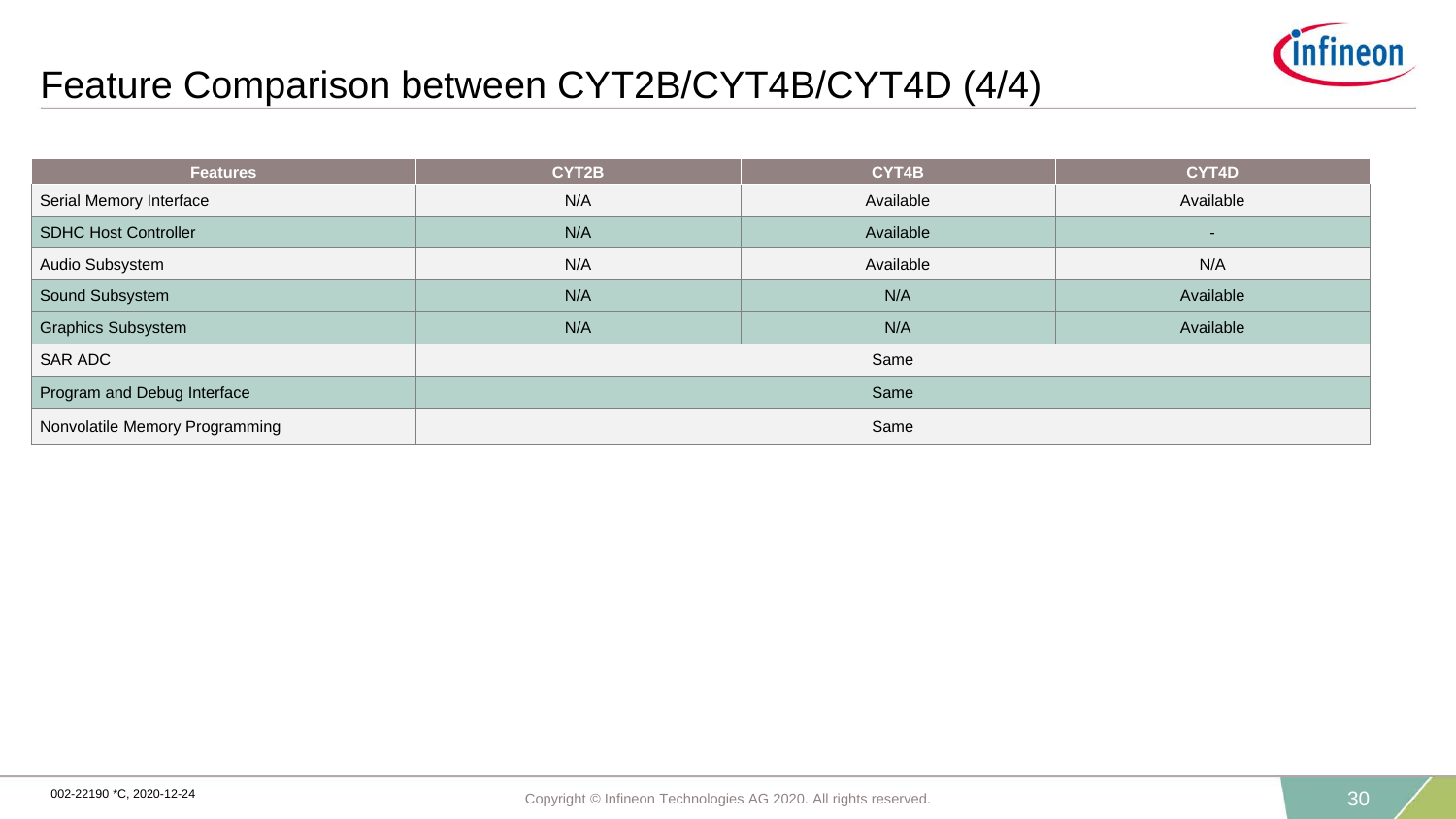

# Part of your life. Part of tomorrow.

002-22190 \*C, 2020-12-24 **Copyright © Infineon Technologies AG 2020**. All rights reserved.